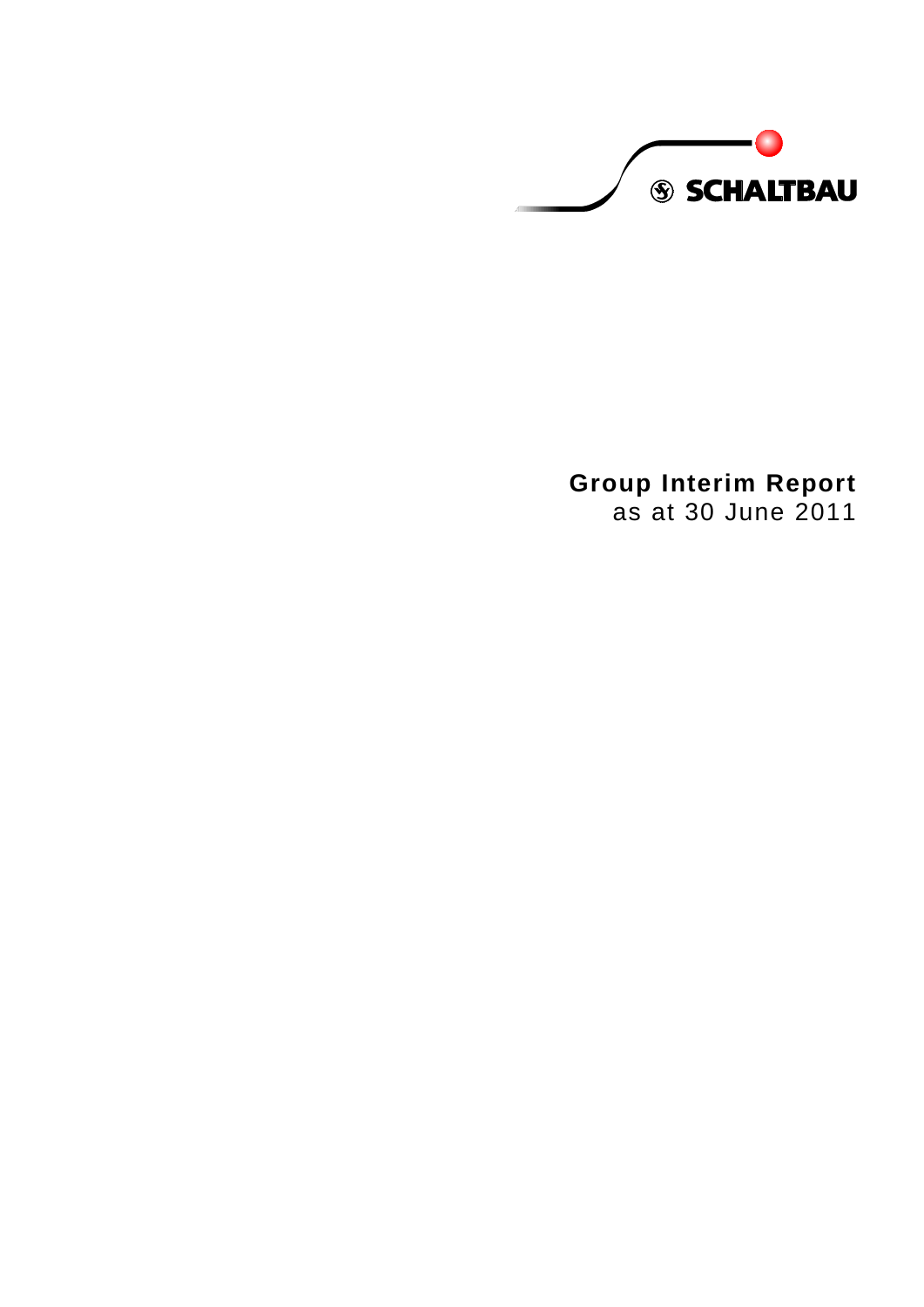# **Schaltbau Group Key Financial Figures for the period ended 30 June**

| <b>Group key financial figures</b>                       |               | 1st half of | 1st half of | 2nd quarter | 2nd quarter |
|----------------------------------------------------------|---------------|-------------|-------------|-------------|-------------|
|                                                          |               | 2011        | 2010        | 2011        | 2010        |
|                                                          |               |             |             |             |             |
| <b>Order situation</b>                                   |               |             |             |             |             |
| Order-intake                                             | $\notin$ m.   | 192.4       | 153.3       | 91.3        | 75.1        |
| Order-book                                               | $\epsilon$ m. | 210.0       | 182.6       | 210.0       | 182.6       |
| <b>Income statement</b>                                  |               |             |             |             |             |
| Sales                                                    | $\epsilon$ m. | 155.8       | 133.9       | 81.7        | 71.8        |
| Total output                                             | $\notin$ m.   | 160.0       | 137.8       | 82.9        | 72.2        |
| <b>EBITDA</b>                                            | $\notin$ m.   | 19.1        | 13.5        | 10.4        | 7.8         |
| Profit from operating activities (EBIT)                  | $\notin$ m.   | 15.9        | 10.3        | 8.7         | 6.1         |
| EBIT margin                                              | %             | 10.2        | 7.7         | 10.7        | 8.6         |
| Group net profit for the period                          | $\epsilon$ m. | 12.7        | 6.6         | 5.7         | 4.1         |
| Profit attr. to shareholders of the AG                   | $\notin$ m.   | 10.7        | 5.3         | 4.7         | 3.5         |
| Return on capital employed                               | $\%$          | 20.4        | 15.7        | 22.3        | 18.7        |
| <b>Balance sheet</b>                                     |               |             |             |             |             |
| <b>Fixed Assets</b>                                      | $\notin$ m.   | 71.2        | 61.8        | 71.2        | 61.8        |
| Working capital                                          | $\epsilon$ m. | 85.0        | 69.4        | 85.0        | 69.4        |
| Capital employed                                         | $\epsilon$ m. | 156.3       | 131.2       | 156.3       | 131.2       |
| Group equity                                             | $\notin$ m.   | 50.3        | 24.6        | 50.3        | 24.6        |
| Net bank liabilities                                     | $\notin$ m.   | 44.4        | 39.2        | 44.4        | 39.2        |
| Balance sheet total                                      | $\epsilon$ m. | 207.8       | 191.5       | 207.8       | 191.5       |
| Personnel                                                |               |             |             |             |             |
| Employees at end of reporting period                     | Number        | 1.669       | 1.601       | 1.669       | 1.601       |
| Personnel expense                                        | € m.          | 46.6        | 43.5        | 23.6        | 21.9        |
| Personnel expense <sup>1</sup> per employee <sup>2</sup> | € 000         | 61.9        | 60.1        | 62.7        | 60.4        |
| Total output <sup>1</sup> per employee <sup>2</sup>      | € 000         | 212.5       | 190.6       | 220.2       | 199.6       |
|                                                          |               |             |             |             |             |
| Earnings per share                                       |               |             |             |             |             |
| Earnings per share (undiluted)                           | €             | 5.52        | 2.87        | 2.31        | 1.86        |
| Earnings per share (diluted)                             | $\in$         | 5.52        | 2.69        | 2.31        | 1.73        |

 $1$  Based on figures to date extrapolated to twelve months

 $2$  Weighted average for period including trainees, executive directors and members of Management Board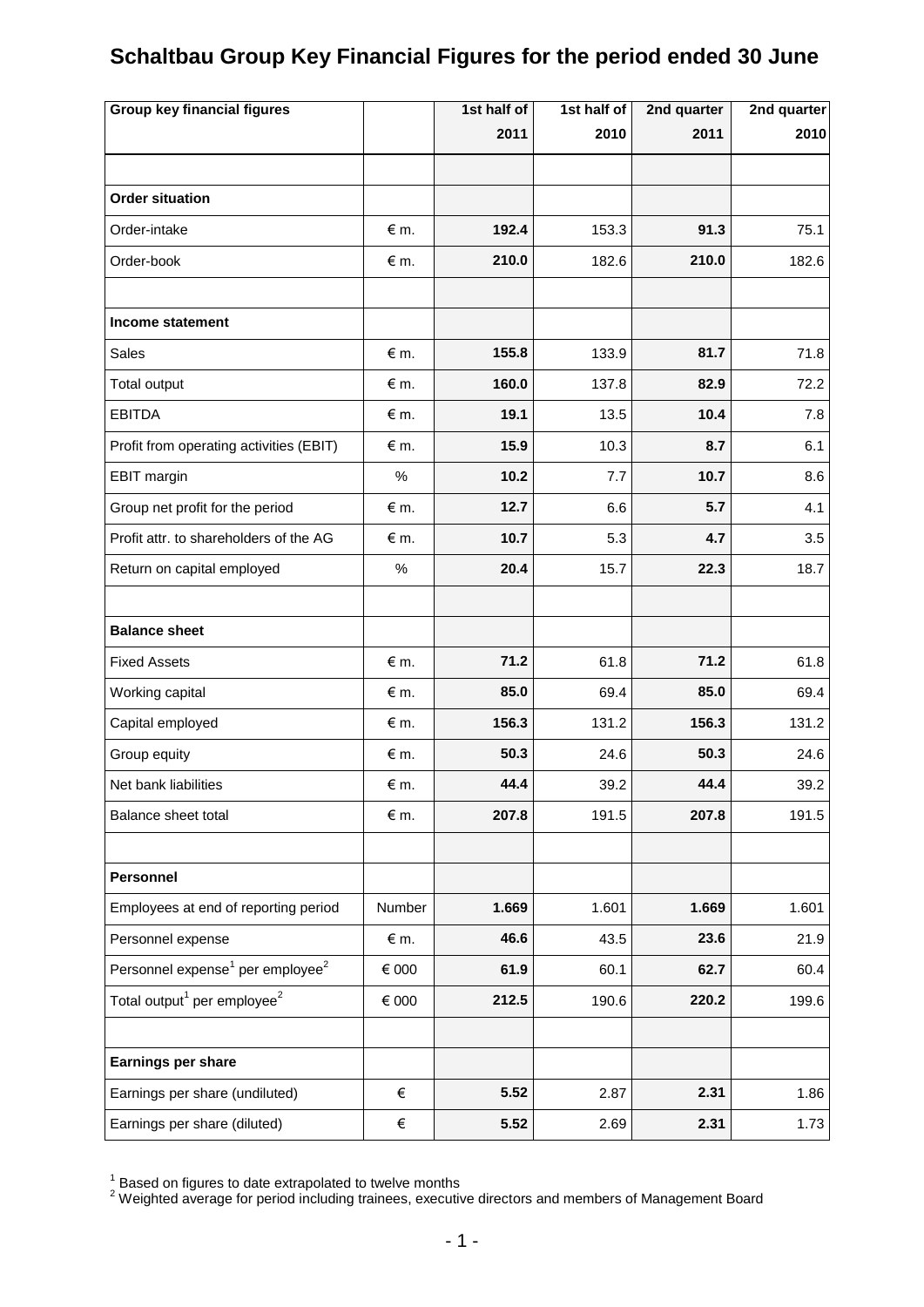# **Contents**

| 3  | To the shareholders                                                           |
|----|-------------------------------------------------------------------------------|
| 5  | <b>Group Interim Management Statement</b>                                     |
| 5  | Major events during the first half of 2011                                    |
| 7  | <b>Business environment</b>                                                   |
| 7  | Order situation                                                               |
| 9  | <b>Sales</b>                                                                  |
| 9  | Group earnings performance                                                    |
| 11 | Group financial and net assets position                                       |
| 11 | Purchasing                                                                    |
| 12 | Significant events occurring after 30 June 2011                               |
| 12 | Opportunities and risks report                                                |
| 12 | Outlook and other assertions relating to future developments                  |
| 13 | Significant transactions with associated companies and persons                |
| 14 | <b>Condensed Interim Consolidated Financial Statements as at 30 June 2011</b> |
| 14 | Consolidated Income Statement for the first half of 2011                      |
| 15 | Consolidated Income Statement for the second quarter 2011                     |
| 16 | <b>Consolidated Cash Flow Statement</b>                                       |
| 17 | <b>Consolidated Balance Sheet</b>                                             |
| 18 | Consolidated Statement of Changes in Equity                                   |
| 20 | Notes and segment information                                                 |
| 34 | <b>Disclaimer</b>                                                             |
| 34 | <b>Responsibility statement</b>                                               |
| 34 | <b>Comment on unaudited status</b>                                            |
|    |                                                                               |
|    |                                                                               |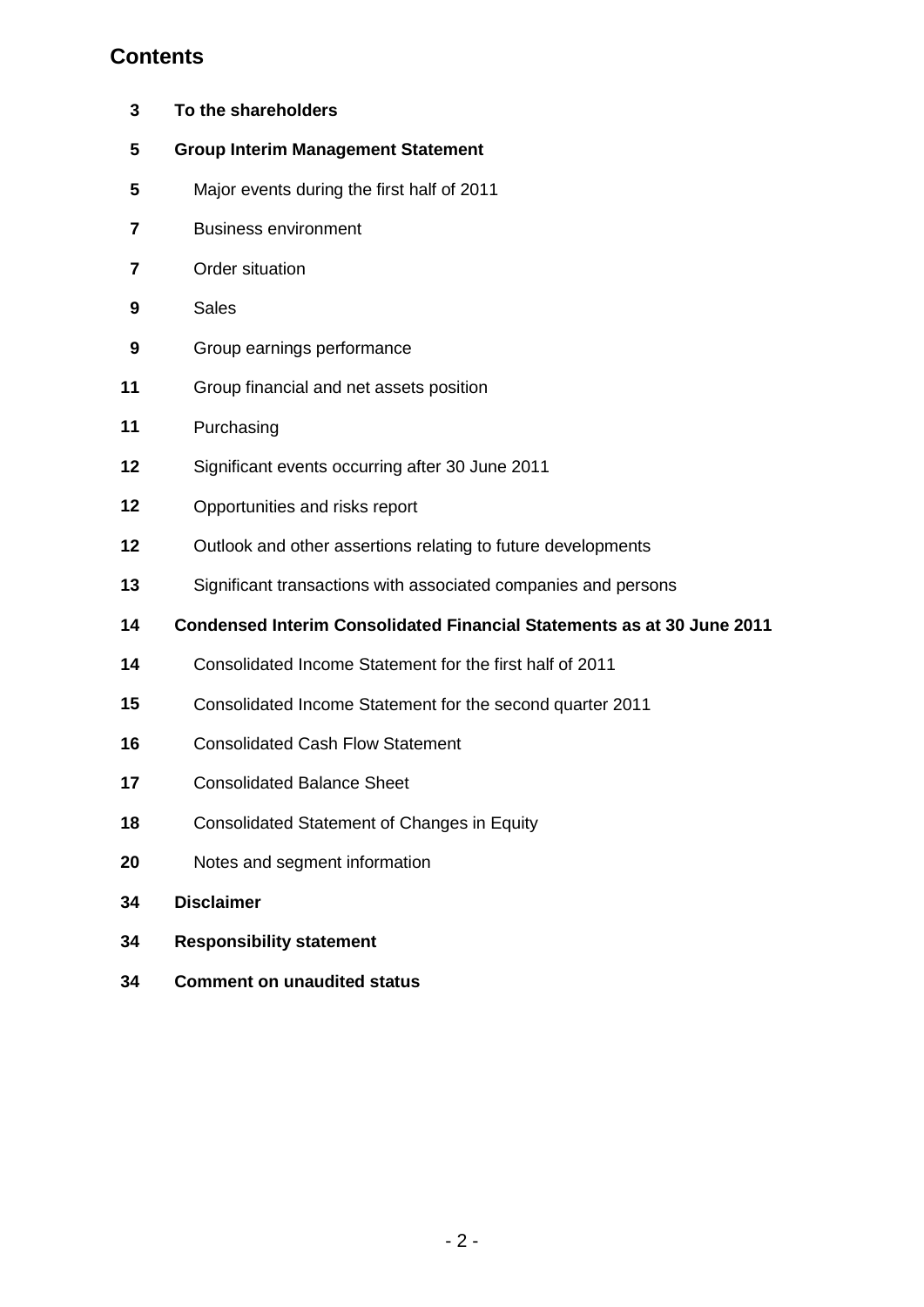# Dear shareholders

The Schaltbau Group successfully continued producing the same positive performance of previous years throughout the first half of 2011. The worldwide financial and economic crisis, which was still impacting markets far into 2010, only affected us for a short time and to a comparatively minor degree. We even emerged from the crisis in a stronger position than before, which is no coincidence, but the result of deliberate strategic positioning in our various fields of activity.

Schaltbau Holding AG represents a broadly based group of companies that are active on numerous markets with a product range designed for a wide number of applications. We place great emphasis on clear, manageable diversification in everything we do. Although this approach may appear conservative, it protects us to a certain degree from the often far-reaching influences of economic cycles and the increasingly frequent sudden, unforeseeable occurrences like the natural catastrophe in Japan or changes in the business strategy of a dominant customer that can impact the economic development of a market or even a number of markets.

Our Group strategy is based on three essential elements. Firstly, we strive to achieve growth in new markets that we wish to win over in well-considered steps and by deploying products that supplement our existing range. Secondly, we do not only focus on products and solutions for the railway industry, but also purposefully direct our activities towards applications for the automotive industry and, to an increasing degree, for the investment goods industry. The Schaltbau strategy ensures a balancing of risks within the Group that visibly paid off during the crisis we have just overcome.

Thirdly, we concentrate on niche products for which the competition is clearly limited. Our goal is to be among the TOP 3 in all of our main fields of business worldwide. We also wish to achieve this objective through regionally allocating production and development capacities, as locally based units enable us to react more quickly and flexibly to changing market situations. Furthermore, we fulfil the growing demand for "local content" from our customers and have the capability to enter neighbouring markets.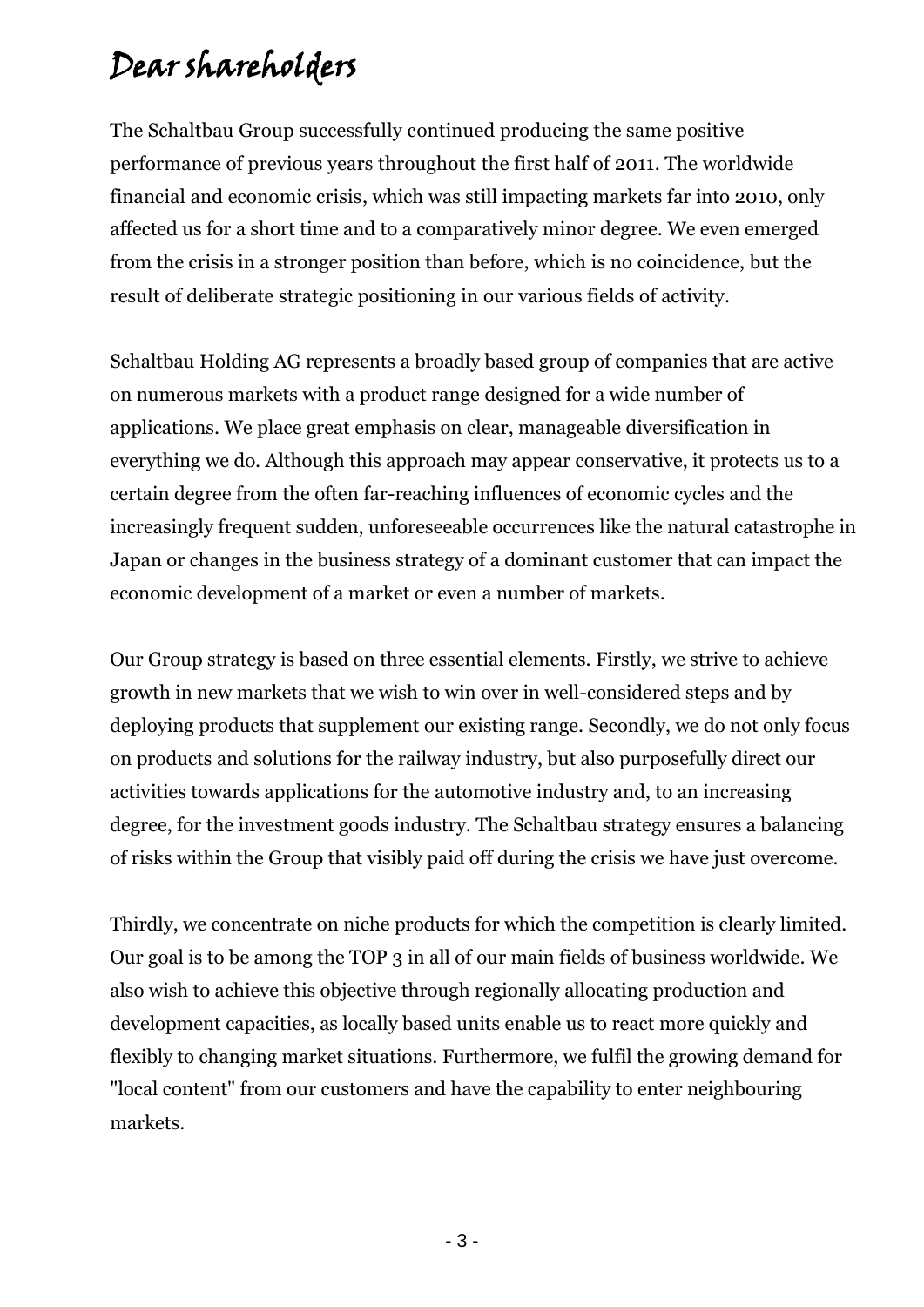The long-term mega trends corroborate our strategy. The world's population is becoming increasingly mobile. At the same time, urbanisation is rapidly progressing, particularly in the growth regions of Asia and Latin America. New metropolitan areas are evolving and with them the need for mass transportation as well as the necessity to connect these areas by the fastest means possible. Consequently, railway transportation will continue to expand and grow. At the same time, flows of goods will successively increase in volume. Good infrastructure is becoming an ever more decisive advantage in international competition, particularly in countries with emerging economies. It is therefore safe to assume that investments in these lines of business will continue to prosper.

The limited availability of fossil fuels is another of the key factors driving our current growth. The resulting need for energy-efficient means of transportation is also additionally heightened by environmental aspects, which are playing an ever greater role in both political and economic decision-making. These factors provide a positive backdrop for the activities of the Schaltbau Group – and we intend to make consistent use of the opportunities that present themselves.

We think we have done so in impressive fashion during the first half of 2011. In line with our positive business performance in the first quarter, in April we revised our forecast upward for the full year. As expected, the level of dynamism returned to normal during the second quarter. Nonetheless, the level of business we are currently experiencing continues to be very high and, assisted by the comfortable order situation, it is set to remain that way throughout the second half of the year. For this reason we continue to plan with Group sales somewhat above  $\epsilon$  300 million, an EBIT of  $\epsilon$  26.0 million and Group net profit of  $\epsilon$  18.6 million.

Best regards

 $1/2$ 

Dr. Jürgen H. Cammann Spokesman of the Executive Board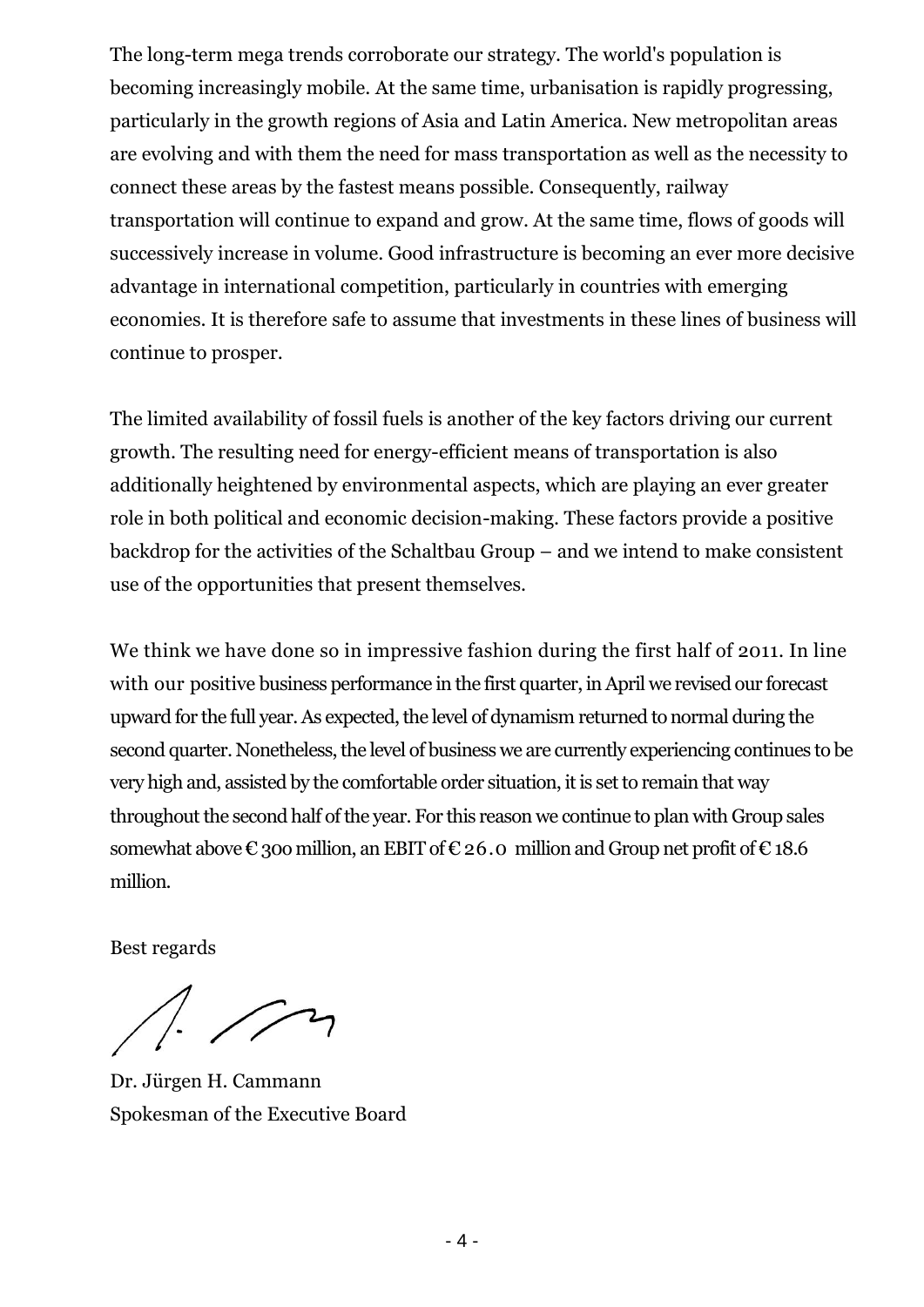# **Group Interim Management Statement**

Sustained by the unbroken strength of growth on Asian markets, the world economic upswing continued at a high level throughout the first half of 2011. The industrial fields of the Schaltbau Group profited particularly from this pleasing trend and demand for railway components was very brisk, especially in China. These favourable market conditions enabled the Schaltbau Group's operational activities to perform even better than expected. The strong increase in sales revenue powered by the excellent order situation led to a sharp improvement in both earnings and margins compared with the previous year and the Executive Board affirmed the forecast for the full year 2011 already upwardly adjusted in April.

## **Major events during the first half of 2011**

On 15 February 2011 Schaltbau GmbH acquired the remaining 50% of the shares in Schaltbau North America Inc. via the newly formed Schaltbau America Limited Partnership, Delaware. The full consolidation became effective as from 1 January 2011. The company had previously been accounted for in the Group Financial Statements using the equity method. The transaction has additionally strengthened Schaltbau GmbH"s position in the fast-growing railway and industrial lines of business in North America.

A further outstanding event involved the joint venture contract relating to Xi"an Schaltbau Electric Corporation Ltd., which was extended on 13 October 2010 through to 2024, prior to the originally foreseen date. The finalisation of the contract was subject to approval by the Chinese authorities and officially granted on 11 February 2011. Thus the Schaltbau Group can now make long-term plans with certainty in the Components segment in China. Moreover, a growth strategy has been adopted that will involve capital expenditure in an additional factory and office building in Xi'an, creating the basic conditions for additionally expanding this already highly successful joint venture.

Gebr. Bode & Co. Beteiligungs GmbH acquired 10% of the shares of Rawicka Fabryka Wyposazenia Wagonow Sp.z.o.o. (Rawag), Rawicz, with effect from 16 February 2011. A further 7.128% were acquired on 28 April 2011, increasing Bode"s shareholding in Rawag to 37.128% at 30 June 2011. In addition, purchase options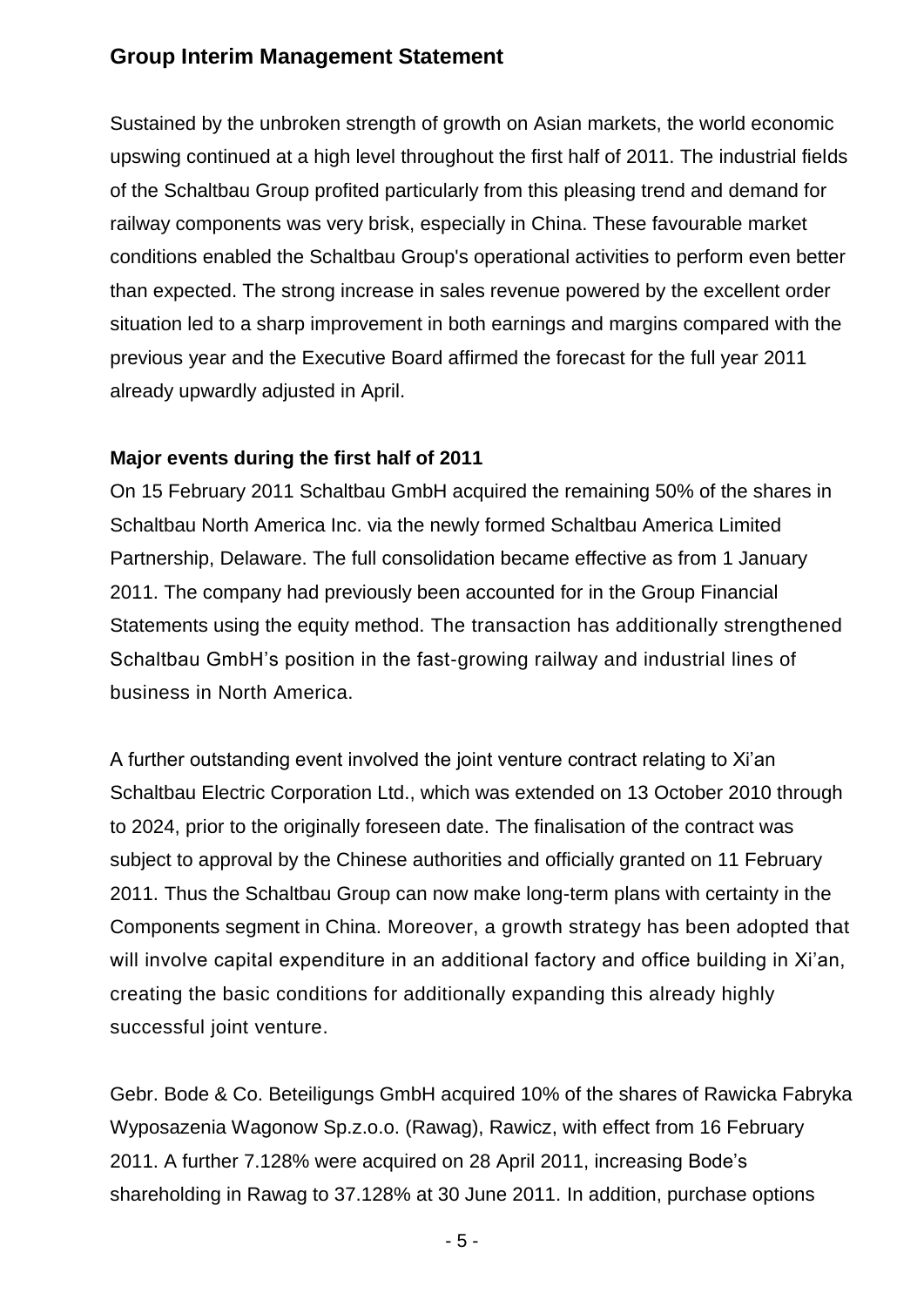have been agreed for further shares, giving Bode the opportunity to take over a majority interest in the Polish company. Rawag manufactures door systems for railway vehicles, buses and trams as well as side windows for buses and trams, primarily for customers in Eastern Europe.

Bode has also jointly founded Bode Korea Co., Ltd. in South Korea together with a local industrial partner. Bode has an 80% holding in the new company, which will focus on gaining a foothold on the Korean market in future, backed up by its own sales and engineering resources. Thus Bode is well positioned in a further important Asian market with good prospects for growth.

Schaltbau Holding AG gave notice to terminate the convertible bond 2007/2012 it originally issued with effect from 12 April 2011 in accordance with the bond's terms and conditions. The bond, which is sub-divided into 85,000 partial bonds valued at  $€$  100 each, had originally been issued for a total nominal amount of  $\epsilon$  8.5 million. All partial bonds in circulation were affected by the termination. By 6 May 2011, the last day of the conversion period, 98% of the partial bonds had been converted into Schaltbau shares. The unconverted partial bonds to the value of € 168,800 were paid back in accordance with the bond conditions. In total, there are now 2,050,730 Schaltbau shares in circulation.

On 18 April 2011 the Supervisory Board of Schaltbau Holding AG agreed to comply with the request of Waltraud Hertreiter to prematurely terminate her executive contract valid till mid-2012. Ms Hertreiter began service as Chief Financial Officer of Schaltbau Holding AG on 1 July 2003 and has left the service of the company due to family commitments. Ms Hertreiter resigned from the Executive Board on 10 June 2011. Furthermore, at the same meeting the Supervisory Board resolved to appoint Mr Hans Gisbert Ulmke as further member of the Executive Board of Schaltbau Holding AG with effect from 15 May 2011. With the resignation of Waltraud Hertreiter, Hans Gisbert Ulmke took over the post of Chief Financial Officer at Schaltbau Holding AG.

In order to safeguard the Group's growth, both organically and by means of acquisition, Schaltbau Holding AG signed a modified version of the consortium loan agreement together with the banks in June 2011. The modified agreement includes a credit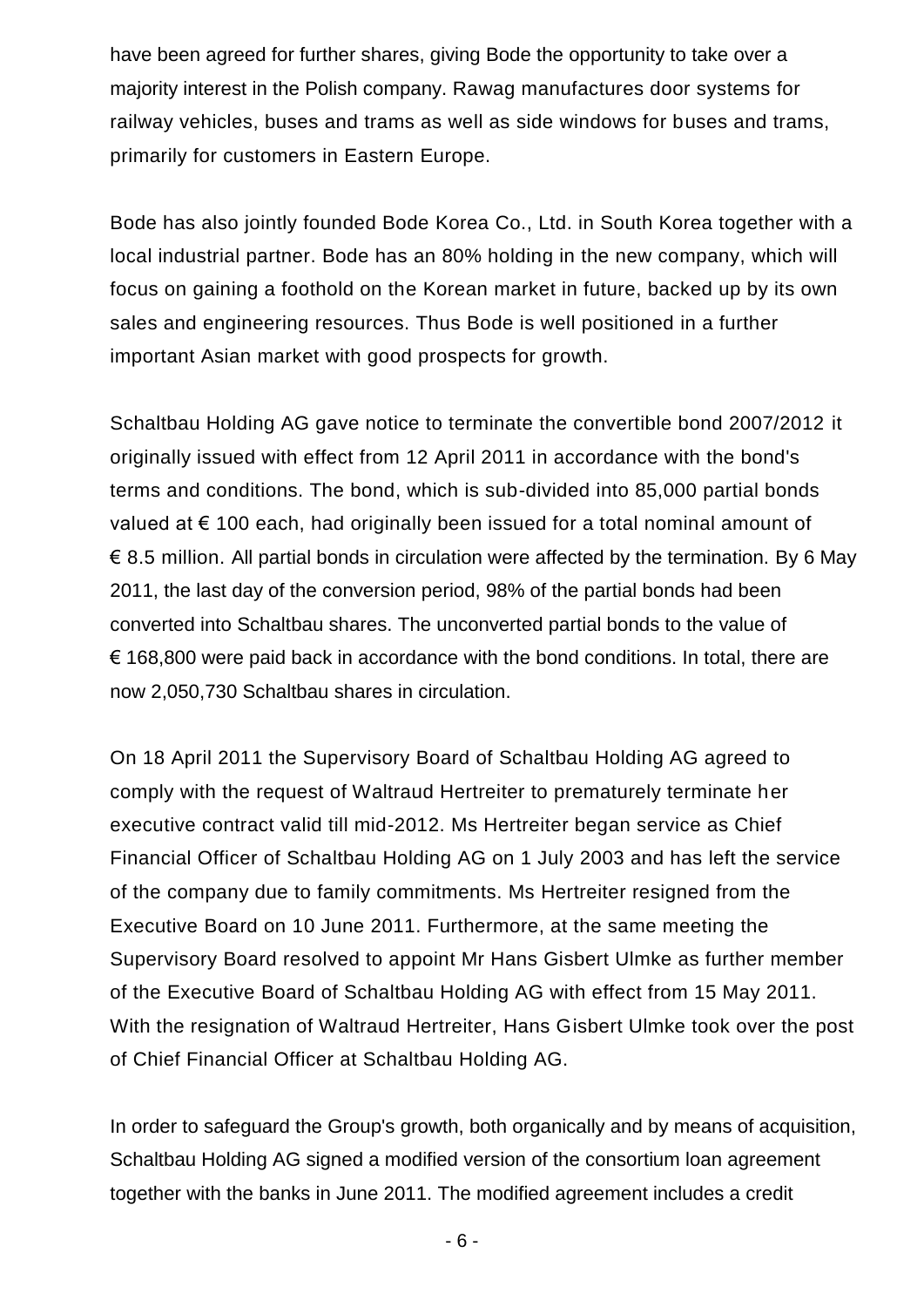volume increase of approximately  $\epsilon$  20 million to  $\epsilon$  65 million and an extension of the repayment period from March 2013 to June 2016 as well as improved terms and conditions.

### **Business environment**

The upturn in the world economy continued at a high pace throughout the first six months of 2011. However, the significant disparities from one world region to the next remained unchanged. As the International Monetary Fund (IMF) also reported in its World Economic Outlook Update in June, considering the preceding recession, growth in the majority of industrialised countries continues to be relatively weak. By contrast, the steep upward trend witnessed in most of the emerging and developing countries continues unabated. Generally, however, the outlook for the world economy in the second quarter 2011 was not much different to that forecast in the spring.

Overall, the economic fields in which the various Schaltbau companies do business performed well during the first six months of 2011. According to a study by Deutsche Bank Research, German industrial production again grew strongly during the period under report, despite adopting a slightly more moderate pace in the four months up to and including June. The primary force driving export business is the current demand coming from the emerging economies of Asia. The significance of this region for German industry, which includes the heavyweight China, is said to be steadily increasing. Industry figures published by the German Engineering Association (VDMA) underline this assessment. According to the VDMA, German mechanical and plant engineering grew soundly in double-digit figures in each of the first five months of the current year. Real growth for the three-month period up to the end of May 2011 was stated as being 20%. According to the Association of the German Automotive Industry (VDA), the production of small commercial vehicles up to 6 tons even grew by a good 24% during the five-month period that ended in May 2011.

# **Order situation**

Against a background of favourable business conditions for the Schaltbau Group, the order situation again developed better than expected during the first half of 2011. In the second quarter, order volume grew powerfully to total  $\epsilon$  91.3 million (Q2 2010:  $\epsilon$  75.1 million). Orders for  $\epsilon$  101.1 million were taken in during the first three months of the current year, thereby even more clearly surpassing the first-quarter figures of the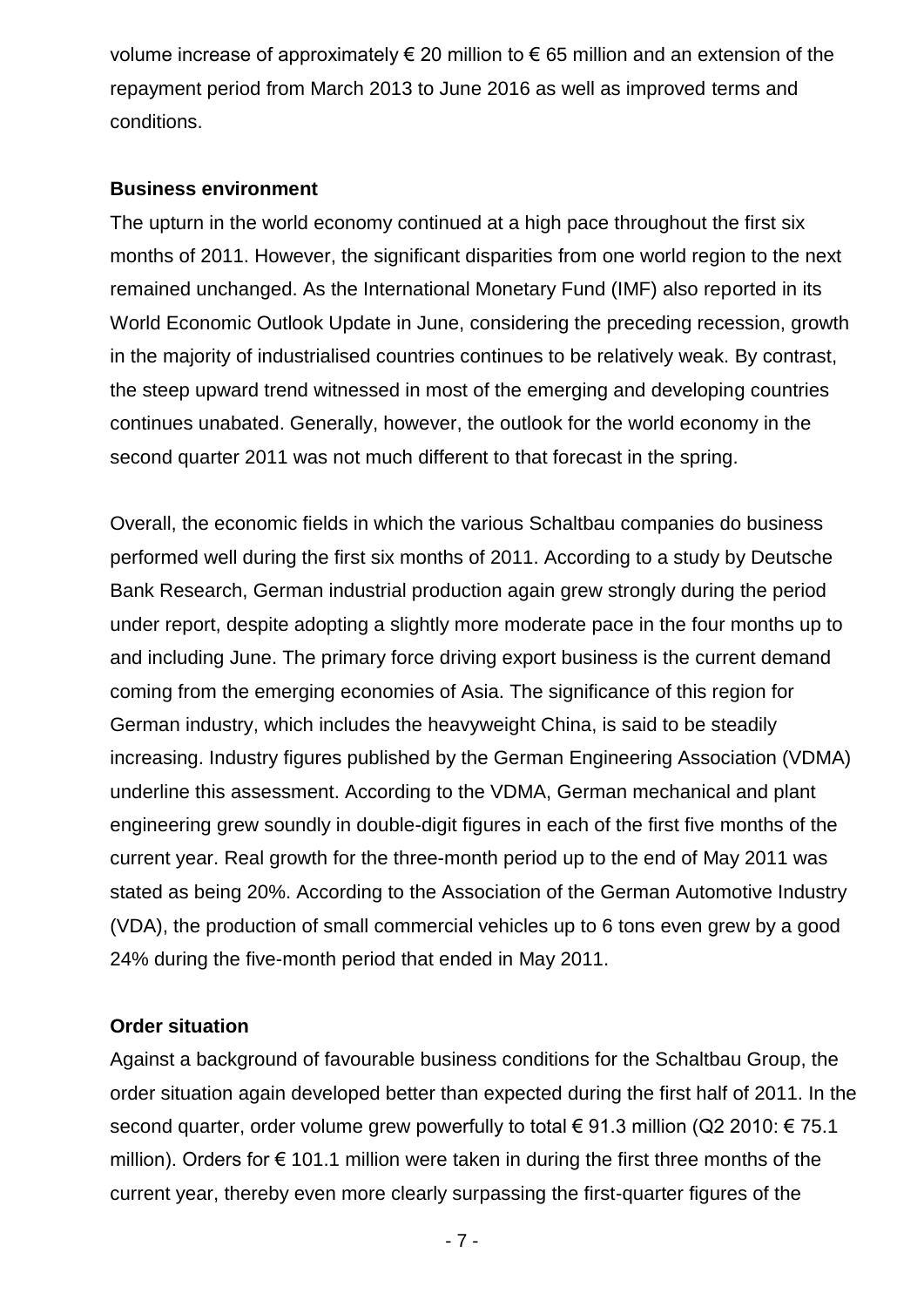recession-hit previous year (Q1 2010:  $\epsilon$  78.2 million). Order intake for the first six months of 2011 totalled  $\epsilon$  192.4 million, an improvement of 25.5% on the previous year's figure of  $\epsilon$  153.3 million.

Incoming orders in the **Mobile Transportation Technology** segment for the six-month reporting period were up by 17% and therefore rose more quickly than expected. Demand in the Door Systems for Railway Vehicles product group was extremely high. Order volumes in the Door Systems for Buses and Coaches product group staged a broad recovery. Business performance in the Fittings for Sliding Vehicle Doors product group was outstanding. The high demand for these products made it necessary to expand production capacities for the existing model range. Moreover, the first order was gained for the newly developed linear sliding doors.

The **Stationary Transportation Technology** segment recorded 28% growth in incoming orders for the first six months of 2011. The strong upward trend was primarily attributable to Brake Systems business, which rose significantly due to the activating of postponed investments by important customers in the field of container terminals. The new Wind Energy Braking Systems product group is becoming increasingly fruitful. The Rail Infrastructure business field benefited from strong growth in demand, particularly for rolling stock and point heating systems projects. Order volume for level crossing systems maintained the level recorded one year earlier.

Order intake in the **Components** segment was up by 35% on the previous year's figure. All product groups in the segment contributed to this positive result. In particular, industry business continued to improve due to higher sales volume in the fields of industrial trucks and the solar power industry. The main regional driving force in this respect was Asia, particularly China. The Chinese joint venture in Xi"an profited from the overall continued expansion of the railway market in China and the increasing application of Schaltbau products in the field of local content for projects involving international systems manufacturers for the Chinese market. A further powerhouse of growth proved to be metro projects. Schaltbau North America Inc. was consolidated for the first time during the period under report.

The Schaltbau Group"s order book stood at € 210.0 million on 30 June 2011 as compared with  $\epsilon$  182.6 million one year earlier.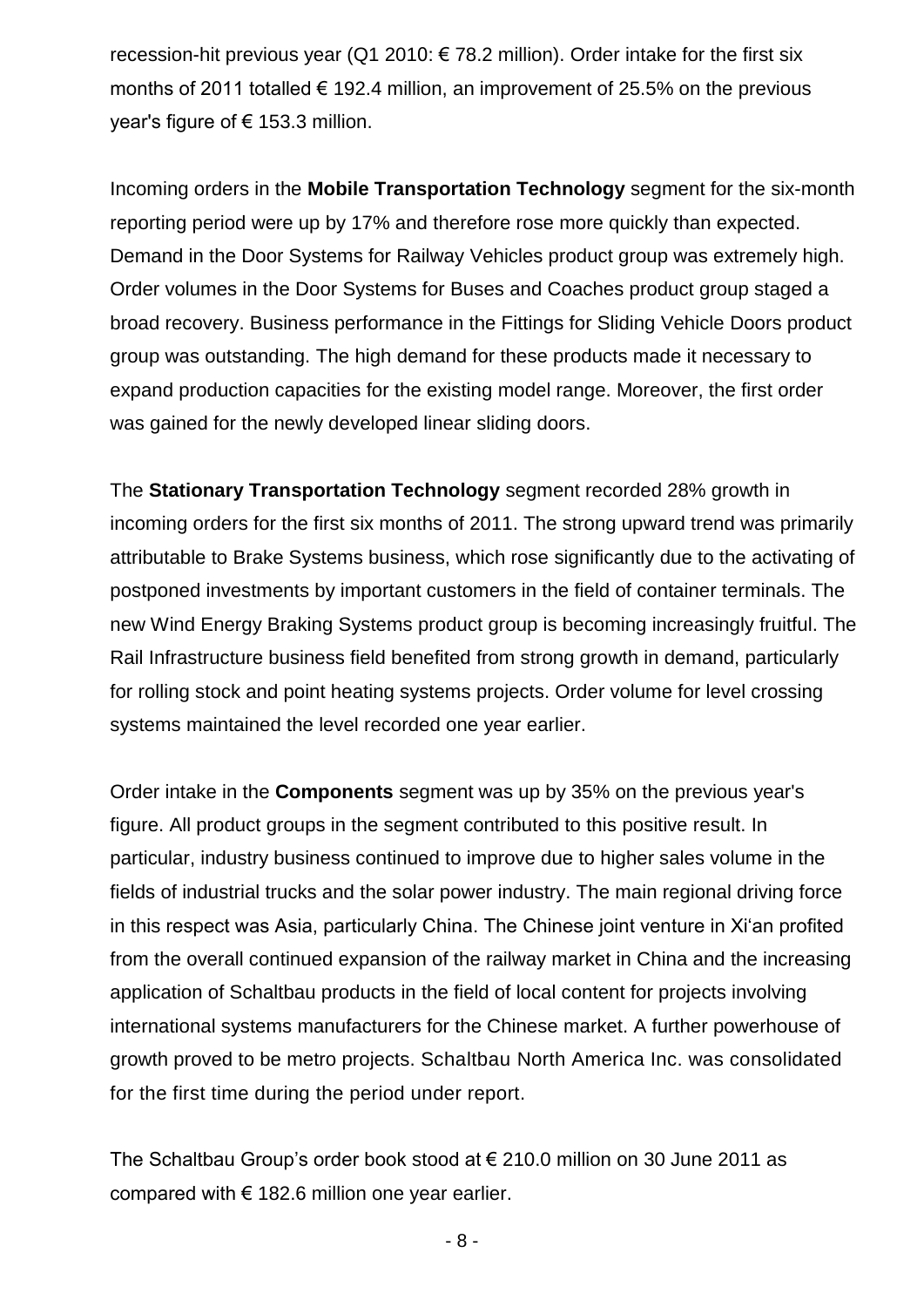# **Sales**

Due to the high order volume and the delays in processing orders from the previous year caused by the long winter, the Schaltbau Group recorded a good sales performance in the first six months of 2011. In the second quarter the Schaltbau Group recorded sales to the value of  $\epsilon$  81.7 million after posting  $\epsilon$  71.8 during the same period one year earlier. In the first quarter, sales rose to  $\epsilon$  74.1 million, although the low sales figure of  $\epsilon$  62.1 million the previous year was largely attributable to the previously described weather-related delays. Thus sales for the first six months of 2011 grew by 16% to  $\epsilon$  155.8 million after registering  $\epsilon$  133.9 million during the corresponding period one year earlier.

In the **Mobile Transportation Technology** segment sales figures were slightly above those reported the previous year. The Door Systems for Buses and Fittings for Sliding Vehicle Doors product groups recorded a noticeable rise in sales due to the high level of incoming orders. The higher figures in these areas helped compensate for declining sales in the Door Systems for Railway Vehicles product group resulting from delays in a number of projects.

The **Stationary Transportation Technology** segment increased its sales by 33%. Driven by growing demand, the Brake Systems business field made the largest contribution. The Rail Infrastructure business field also recorded a significant increase as business returned to normal after weak sales of level crossing systems the previous year due to the harsh winter.

The excellent order situation helped sales in the **Components** segment to grow by 25%. Sales performance was particularly good for contactors. The impact of the firsttime consolidation of Schaltbau North America Inc. with consolidated sales of € 1.4 million also made for considerable impetus.

## **Group earnings performance**

The powerful growth in sales had a correspondingly positive influence on the total output of the Schaltbau Group, which showed a slight rise in inventories but a lower level of own work capitalised. Total output rose by 16.1% during the first half of 2011 to € 160.0 million (2010: € 137.8 million).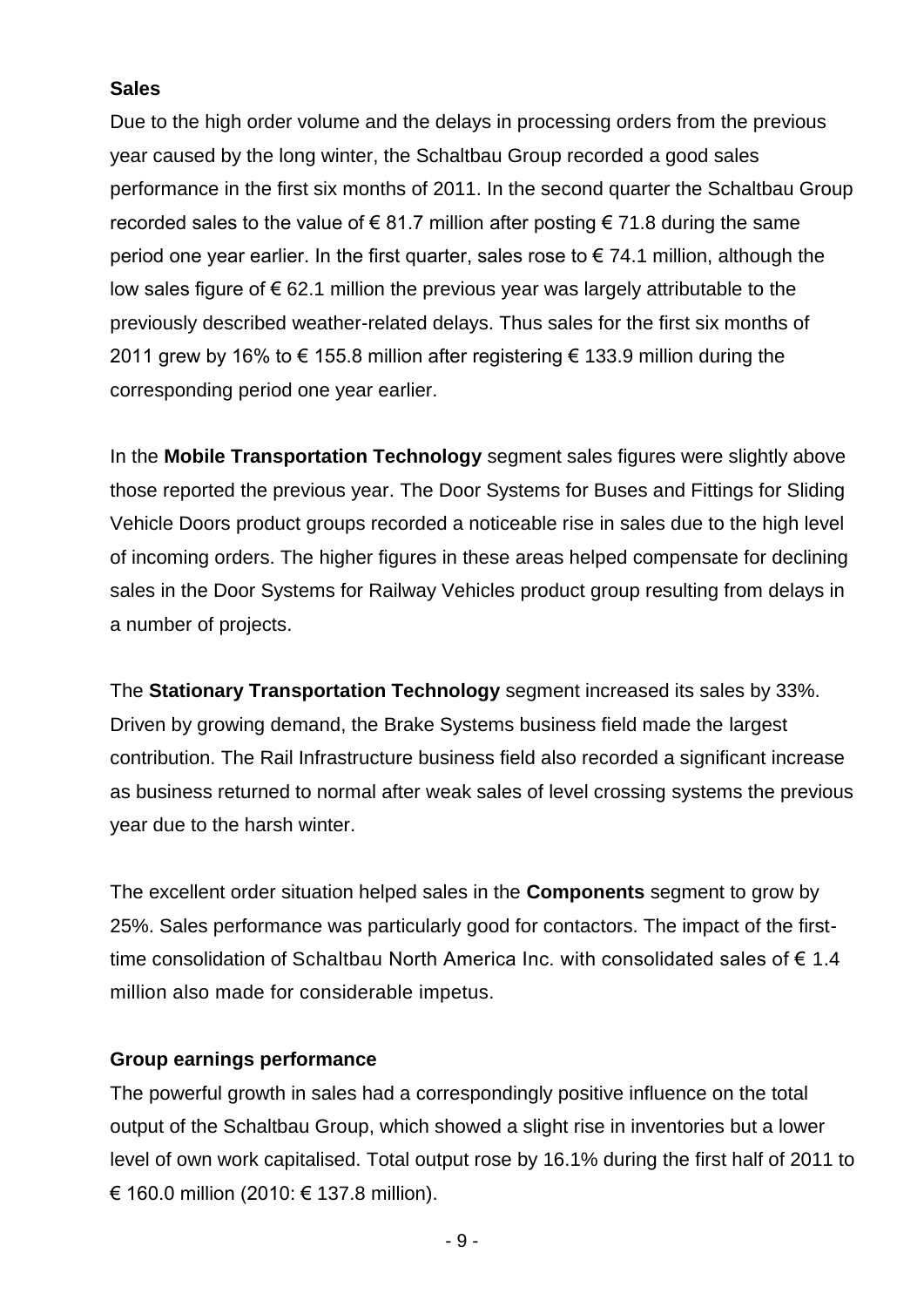Gross yield improved to an even greater degree by 17% to  $\epsilon$  80.6 million (2010:  $\epsilon$  68.9 million). The figure was mainly the result of a cost of materials ratio that sank by 0.4 percentage points to 49.6% as a percentage of total output compared to the previous year. The impact of price increases on procurement markets was counteracted by alterations to the product mix.

As a result of the considerable increase in sales, the EBIT improved to  $\epsilon$  15.9 million (2010: € 10.3 million). The EBIT margin jumped to 10.2% (2010: 7.7%).

Group net profit stood at  $\epsilon$  12.7 million on 30 June 2011, thereby surpassing the figure recorded one year earlier by  $\epsilon$  6.2 million, additionally boosted by exceptional gains in results from investments. The profit attributable to shareholders therefore almost doubled from € 5.4 million in 2010 to € 10.7 million. Earnings per share thus stood at € 5.52 compared with € 2.87 for the first half of 2010.

The **Mobile Transportation Technology** segment recorded EBIT of € 3.5 million  $(2010: \text{€ } 4.6 \text{ million})$  for the six-month period under report. The EBIT margin for this segment therefore fell to 5.8% after standing at 7.8% one year previously. The primary reasons are firstly the product mix, which resulted from changes to the sales revenue and secondly in personnel expenditure due to wage rises and the expiry of the restructuring wage agreement in October 2010.

As a result of the strong improvement in sales, the **Stationary Transportation Technology** segment showed a significant rise in earnings. The segment EBIT jumped to € 3.6 million (2010: € 0.6 million). Performance in the Rail Infrastructure business field regained its customary vigour after the weather-related sales slump that impaired the previous year's figures. The Brake Systems business field profited from the greatly improved sales figures in the wake of the positive business environment and again recorded a noticeably positive result after the drop experienced the previous year. The EBIT margin stood at 7.7% (2010: 1.6%).

In the **Components** segment the strong sales growth achieved by Schaltbau GmbH and the Chinese company Xi´an had a corresponding effect on the development of the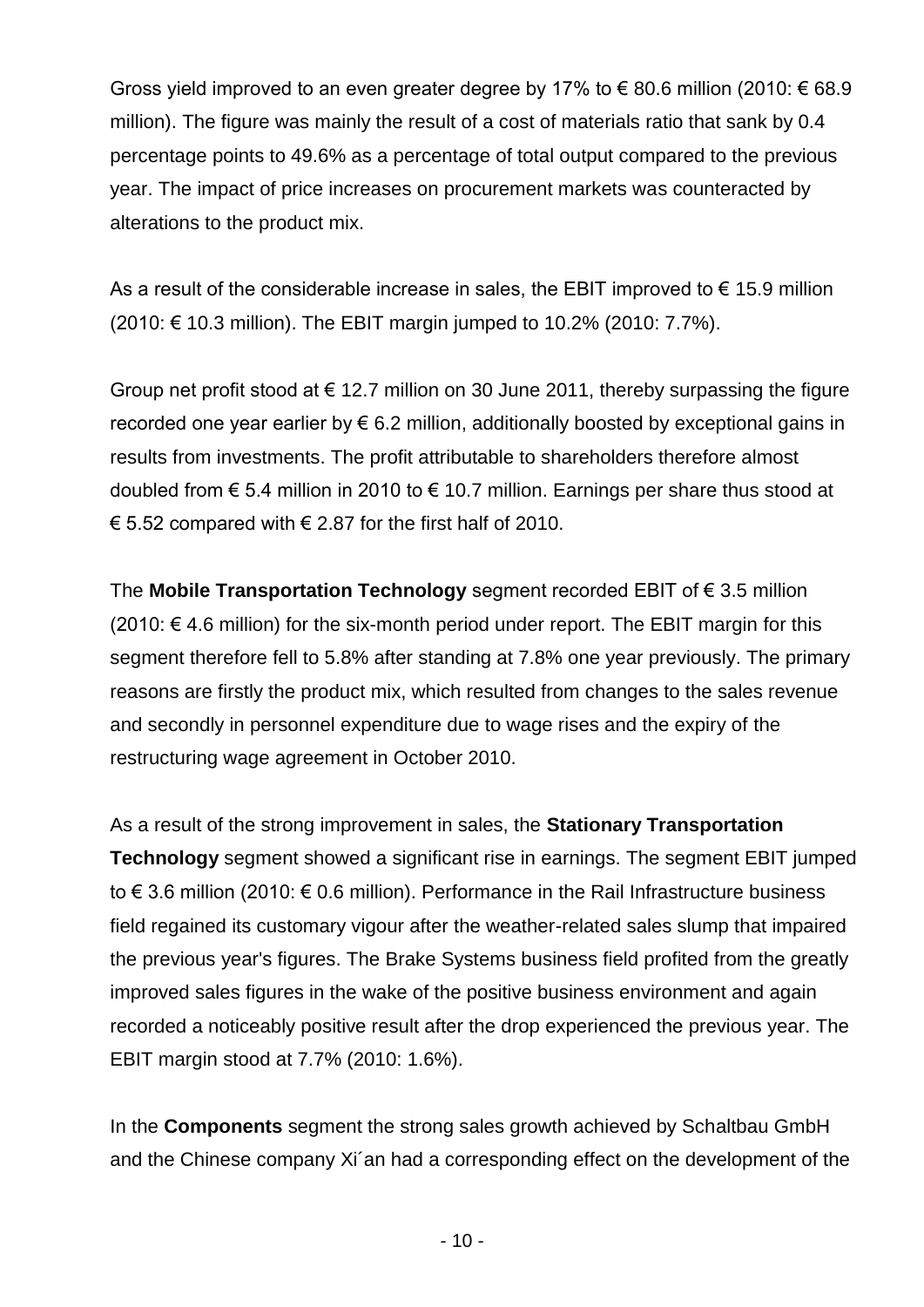EBIT, which again rose, totalling € 11.0 million (2010:  $€$  6.9 million). The EBIT margin improved accordingly to 22.6% (2010: 17.6%).

# **Group financial and net assets position**

The balance sheet total for the Schaltbau Group at 30 June 2011 increased to  $\epsilon$  207.8 million (31 December 2010: € 189.6 million). The positive effect on equity resulting from Schaltbau's good earnings was even additionally strengthened by a reclassification of debt capital to equity capital coming from the 98% conversion of the convertible bond. Altogether, equity rose to € 50.3 million (31 December 2010: € 33.1 million). The equity ratio thus stood at 24.2% (31 December 2010: 17.5%). Including participation rights capital, which is similar in nature to equity, the equity ratio even stood at 27.6% (31 December 2010: 21.2%).

The impact of the strong growth in sales revenue is also visible on the assets side of the balance sheet. Consequently, and in order to ensure the smooth processing of the high number of firm orders placed for the coming months, the level of inventories was considerably raised. Trade accounts receivable were also higher due to the increased sales revenue. The Group's working capital therefore grew to  $\epsilon$  85.0 million (31) December 2010:  $€$  66.8 million). By contrast, the lower amount of liquidity from which financial liabilities were paid off effectively reduced the balance sheet total. Altogether, net bank liabilities rose to € 44.4 million (31 December 2010: € 31.5 million).

Capital expenditure in property, plant and equipment and intangible assets amounted to € 3.0 million and was thus slightly lower than the depreciation and amortisation expense of  $\epsilon$  3.2 million.

# **Purchasing**

The situation on procurement markets during the first half of 2011 continued to be affected by the prices of raw materials, which have largely continued to climb as a result of the ongoing world economic upswing. The increases relate particularly to the price of silver, which rose dramatically during the first four months of the year under report to almost US\$ 50 per fine ounce. Despite the strong downward adjustment at the beginning of May, the silver price is currently extremely high in comparison to previous years.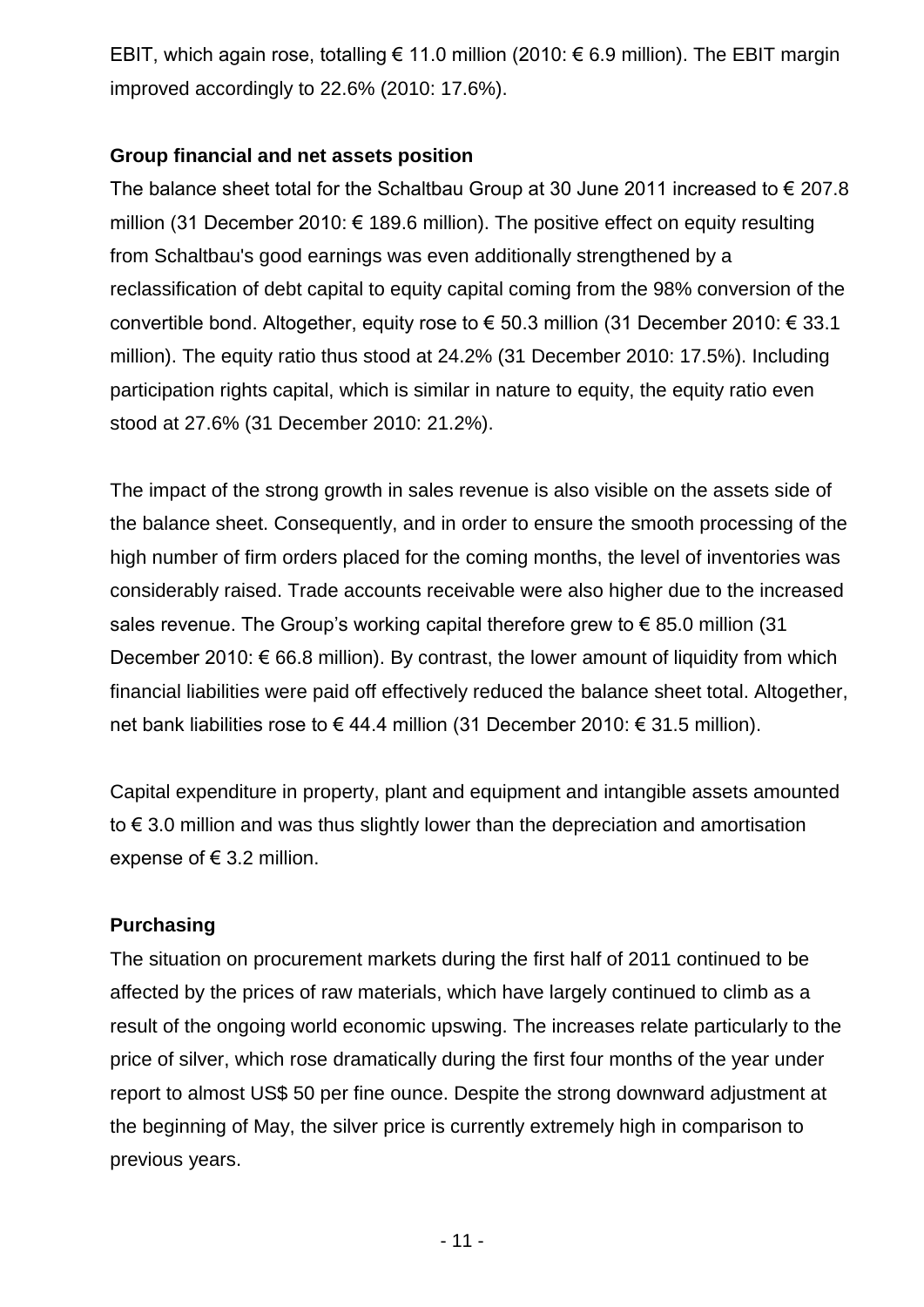The prices of nonferrous metals essential for the Schaltbau Group tended to vary. After a strong rise in the first four months of 2011, prices of aluminium saw a downturn over the following two months and practically reached the levels seen at the beginning of the year. The price of copper remained stable at a high level. Crude oil prices fell only slightly after the sharp rise witnessed up to April. Plastics prices rose too as a result of their dependence on crude oil.

The market situation for electronic assemblies and components continued to be difficult throughout the first six months of 2011 and availability was greatly limited in some cases. The scarcity led to longer lead periods, causing even greater emphasis to be laid on the early determination of requirements. In order to meet market circumstances in an adequate way, swift communications along the entire supply chain are absolutely essential.

# **Significant events occurring after 30 June 2011**

No events of particular significance have taken place since the end of the first half of 2011.

# **Opportunities and risks report**

In the first six months of the current fiscal year there were no significant changes to the major risks previously described in the annual financial statements for 2010.

# **Outlook and other assertions relating to future developments**

The assessment of the general outlook for global economic development has not greatly changed to that of the first quarter. In its latest outlook for 2011, the International Monetary Fund (IMF) continues to forecast a stable world economic upswing primarily driven by demand from the emerging and developing countries. Prospects of growth for the industrialised countries continue to be below average, although the outlook for EU countries has somewhat improved. Germany continues to be the driving force in this region.

The markets relevant for the Schaltbau Group are still performing very positively and readiness to invest in the railway industry remains stable at a high level. The generally good state of the world economy is providing the logistics industry with a great deal of momentum. The pleasing trend is also benefiting the container market, which is of high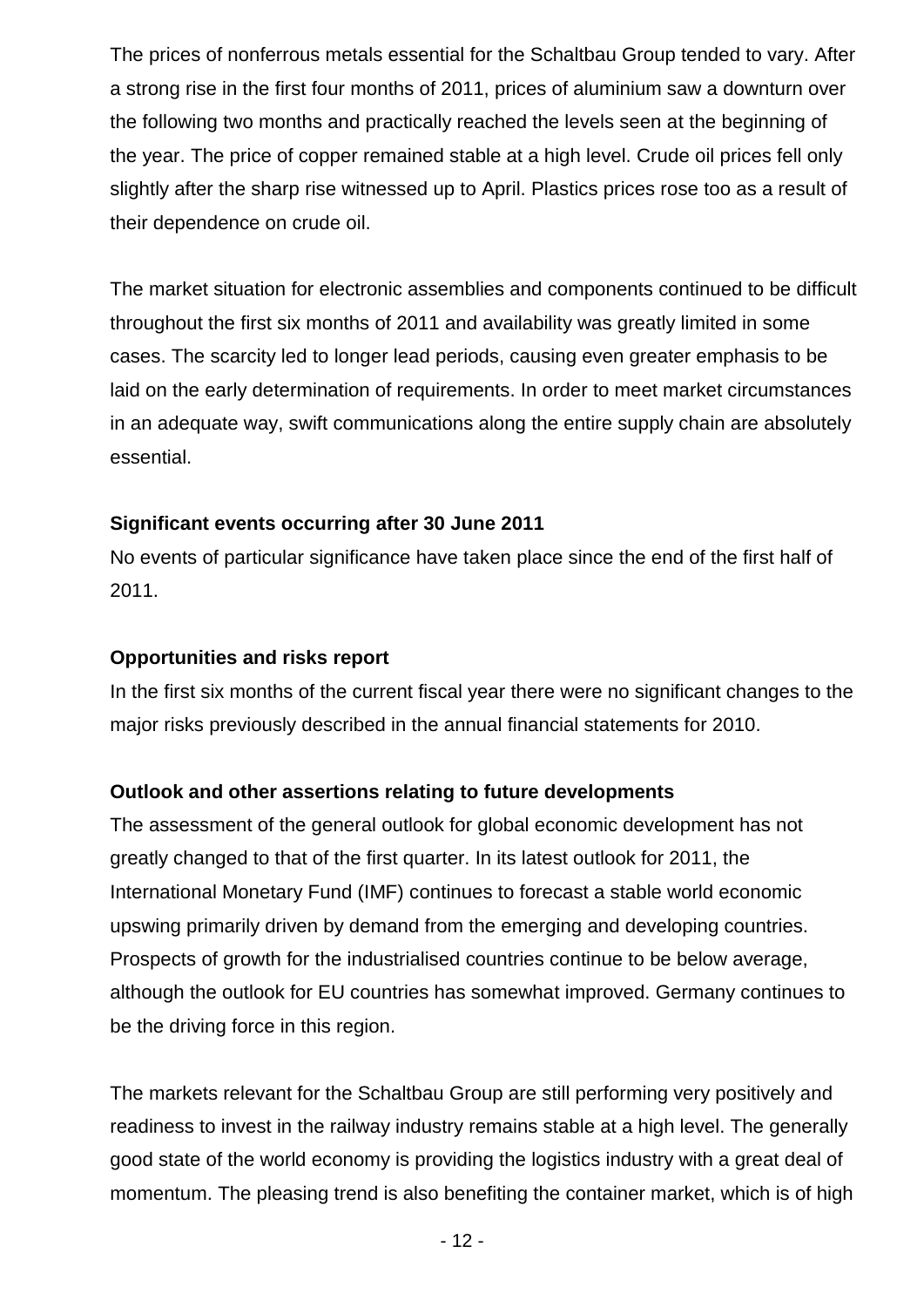importance for business with brake systems. The new products in the field of wind energy applications are currently in high demand and the Components segment is performing extremely dynamically right across the board.

From a strategic point of view, the Schaltbau Group continues to forge ahead with its internationalisation and innovation policy, establishing a sound basis for sustainable, fruitful growth. Furthermore, all of the companies in the Schaltbau Group endeavour to avoid becoming too largely dependent on any one particular customer, especially at international level.

The Schaltbau Executive Board abides by its adjusted forecast announced in April 2011, assuming market conditions continue to be favourable. The forecast predicts Group sales of somewhat above € 300 million for the fiscal year 2011. Earnings from operating activities (EBIT) are still expected to reach  $\epsilon$  26.0 million and Group net profit is predicted to amount to  $\epsilon$  18.6 million. Earnings will also be positively impacted by higher exceptional gains recorded in the result from investments. Earnings per share are accordingly expected to be in the region of  $\epsilon$  8.00. The figure also takes into account the fact that the total number of shares has risen to 2.05 million during the year under report, due to the practically complete conversion of the 2007/2012 convertible bond.

# **Significant transactions with associated companies and persons**

Information available in the Notes.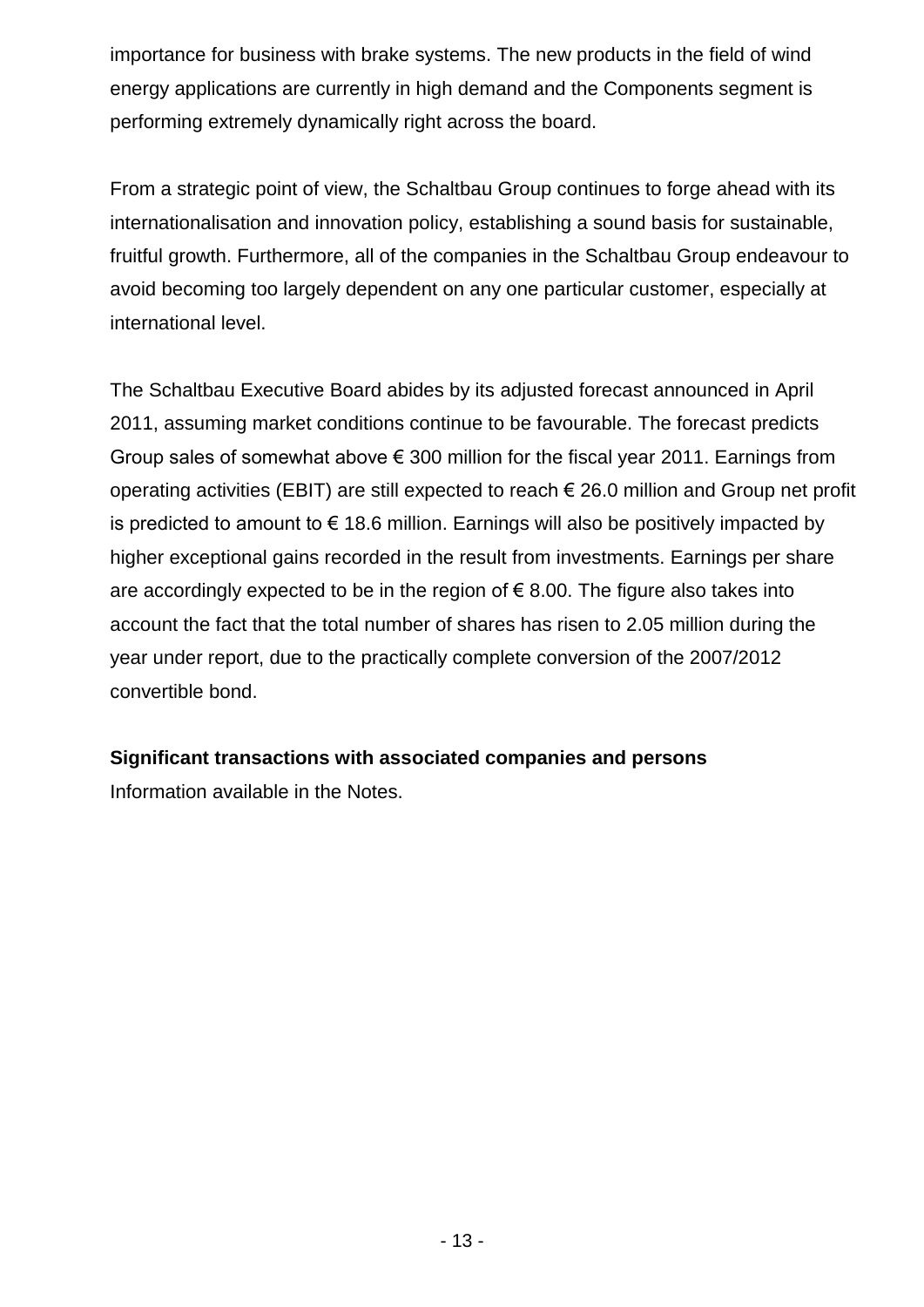# **Consolidated Income Statement for the first half of 2011**

l,

| €000                                                         | 1.1.-30.06.2011 | 1.1.-30.06.2010 |
|--------------------------------------------------------------|-----------------|-----------------|
| 1. Sales                                                     | 155,798         | 133,932         |
| Change in inventories of finished and work in progress<br>2. | 3,979           | 3,095           |
| Own work capitalised<br>3.                                   | 222             | 794             |
| <b>Total output</b><br>4.                                    | 159,999         | 137,821         |
| Other operating income<br>5.                                 | 1,006           | 2,741           |
| Cost of materials<br>6.                                      | 79,390          | 68,906          |
| Personnel expense<br>7.                                      | 46,631          | 43,462          |
| Amortisation and depreciation<br>8.                          | 3,200           | 3,153           |
| Other operating expenses<br>9.                               | 15,843          | 14,713          |
| 10. Profit from operating activities                         | 15,941          | 10,328          |
| a) Result from at-equity accounted investments               | 850             | 596             |
| b) Other results from investments                            | 2,103           | 0               |
| 11. Results from investments                                 | 2,953           | 596             |
| a) Interest income                                           | 9               | 34              |
| b) Interest expense                                          | 3,878           | 2,964           |
| 12. Finance result                                           | $-3,869$        | $-2,930$        |
| 13. Profit before tax                                        | 15,025          | 7,994           |
| 14. Income taxes                                             | 2,310           | 1,445           |
| 15. Group net profit for the period                          | 12,715          | 6,549           |
| Analysis of group net profit                                 |                 |                 |
| attributable to minority shareholders                        | 1,975           | 1,199           |
| attributable to the shareholders of Schaltbau Holding AG     | 10,740          | 5,350           |
| Group net profit for the period                              | 12,715          | 6,549           |
| Earnings per share - undiluted:                              | 5.52€           | 2.87€           |
| Earnings per share - diluted:                                | 5.52€           | 2.69€           |

# **Statement of Income and Expenses Recognised in Equity**

| €000                                                       | 1.1.-30.06.2011 |        |        | 1.1.-30.06.2010 |        |        |
|------------------------------------------------------------|-----------------|--------|--------|-----------------|--------|--------|
|                                                            | <b>Before</b>   | Tax    | After  | <b>Before</b>   | Tax    | After  |
|                                                            | tax             | effect | tax    | tax             | effect | tax    |
| Group net profit for the period                            |                 |        | 12,715 |                 |        | 6,549  |
| Unrealised gains/losses arising on currency translations   |                 |        |        |                 |        |        |
| - from fully consolidated companies                        |                 |        | $-332$ |                 |        | 820    |
| - from at-equity accounted companies                       |                 |        | -378   |                 |        | 330    |
| Derivative financial instruments                           | 343             | $-103$ | 240    | $-1,026$        | 308    | $-718$ |
| Total income and expenses recognised directly in<br>equity |                 |        | -470   |                 |        | 432    |
| <b>Comprehensive income</b>                                |                 |        | 12,245 |                 |        | 6,981  |
| of which:                                                  |                 |        |        |                 |        |        |
| attributable to minority shareholders                      |                 |        | 1,747  |                 |        | 1,613  |
| attributable to the shareholders of Schaltbau Holding      |                 |        | 10,498 |                 |        | 5,368  |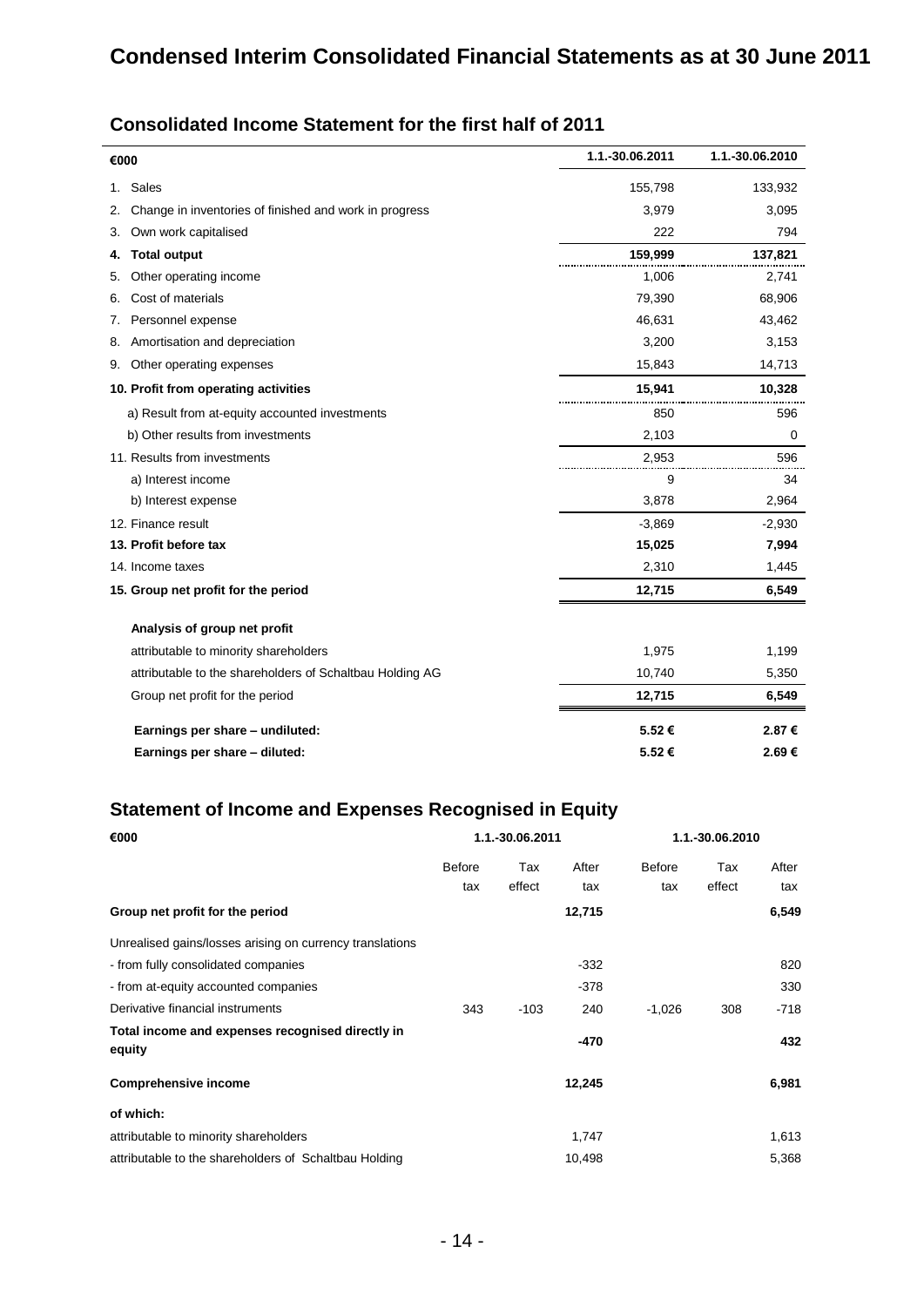# **Consolidated Income Statement for the second quarter 2011**

| €000 |                                                          | 1.4.-30.06.2011 | 1.4.-30.06.2010 |
|------|----------------------------------------------------------|-----------------|-----------------|
| 1.   | Sales                                                    | 81,686          | 71,831          |
| 2.   | Change in inventories of finished and work in progress   | 1,077           | $-52$           |
| 3.   | Own work capitalised                                     | 132             | 382             |
| 4.   | <b>Total output</b>                                      | 82,895          | 72,161          |
| 5.   | Other operating income                                   | 737             | 1,663           |
| 6.   | Cost of materials                                        | 41,305          | 36,116          |
| 7.   | Personnel expense                                        | 23,591          | 21,853          |
| 8.   | Amortisation and depreciation                            | 1,629           | 1,617           |
| 9.   | Other operating expenses                                 | 8,377           | 8,095           |
|      | 10. Profit from operating activities                     | 8,730           | 6,143           |
|      | a) Result from at-equity accounted investments           | 539             | 409             |
|      | b) Other results from investments                        | -1              | 0               |
|      | 11. Results from investments                             | 538             | 409             |
|      | a) Interest income                                       | 6               | 20              |
|      | b) Interest expense                                      | 2,420           | 1,600           |
|      | 12. Finance result                                       | $-2,414$        | $-1,580$        |
|      | 13. Profit before tax                                    | 6,854           | 4,972           |
|      | 14. Income taxes                                         | 1,204           | 896             |
|      | 15. Group net profit for the period                      | 5,650           | 4,076           |
|      | Analysis of group net profit                             |                 |                 |
|      | attributable to minority shareholders                    | 943             | 610             |
|      | attributable to the shareholders of Schaltbau Holding AG | 4,707           | 3,466           |
|      | Group net profit for the period                          | 5,650           | 4,076           |
|      | Earnings per share - undiluted:                          | 2.31€           | 1.86€           |
|      | Earnings per share - diluted:                            | 2.31€           | 1.73 €          |
|      |                                                          |                 |                 |

# **Statement of Income and Expenses Recognised in Equity**

| €000                                                       | 1.4.-30.06.2011      |               |              |                      | 1.4.-30.06.2010 |              |  |
|------------------------------------------------------------|----------------------|---------------|--------------|----------------------|-----------------|--------------|--|
|                                                            | <b>Before</b><br>tax | Tax<br>effect | After<br>tax | <b>Before</b><br>tax | Tax<br>effect   | After<br>tax |  |
| Group net profit for the period                            |                      |               | 5,650        |                      |                 | 4,075        |  |
| Unrealised gains/losses arising on currency translations   |                      |               |              |                      |                 |              |  |
| - from fully consolidated companies                        |                      |               | 11           |                      |                 | 419          |  |
| - from at-equity accounted companies                       |                      |               | $-183$       |                      |                 | 162          |  |
| Derivative financial instruments                           | $-174$               | 52            | $-122$       | -666                 | 200             | -466         |  |
| Total income and expenses recognised directly in<br>equity |                      |               | $-294$       |                      |                 | 115          |  |
| <b>Comprehensive income</b>                                |                      |               | 5,356        |                      |                 | 4,190        |  |
| of which:                                                  |                      |               |              |                      |                 |              |  |
| attributable to minority shareholders                      |                      |               | 924          |                      |                 | 896          |  |
| attributable to the shareholders of Schaltbau Holding      |                      |               | 4,432        |                      |                 | 3,294        |  |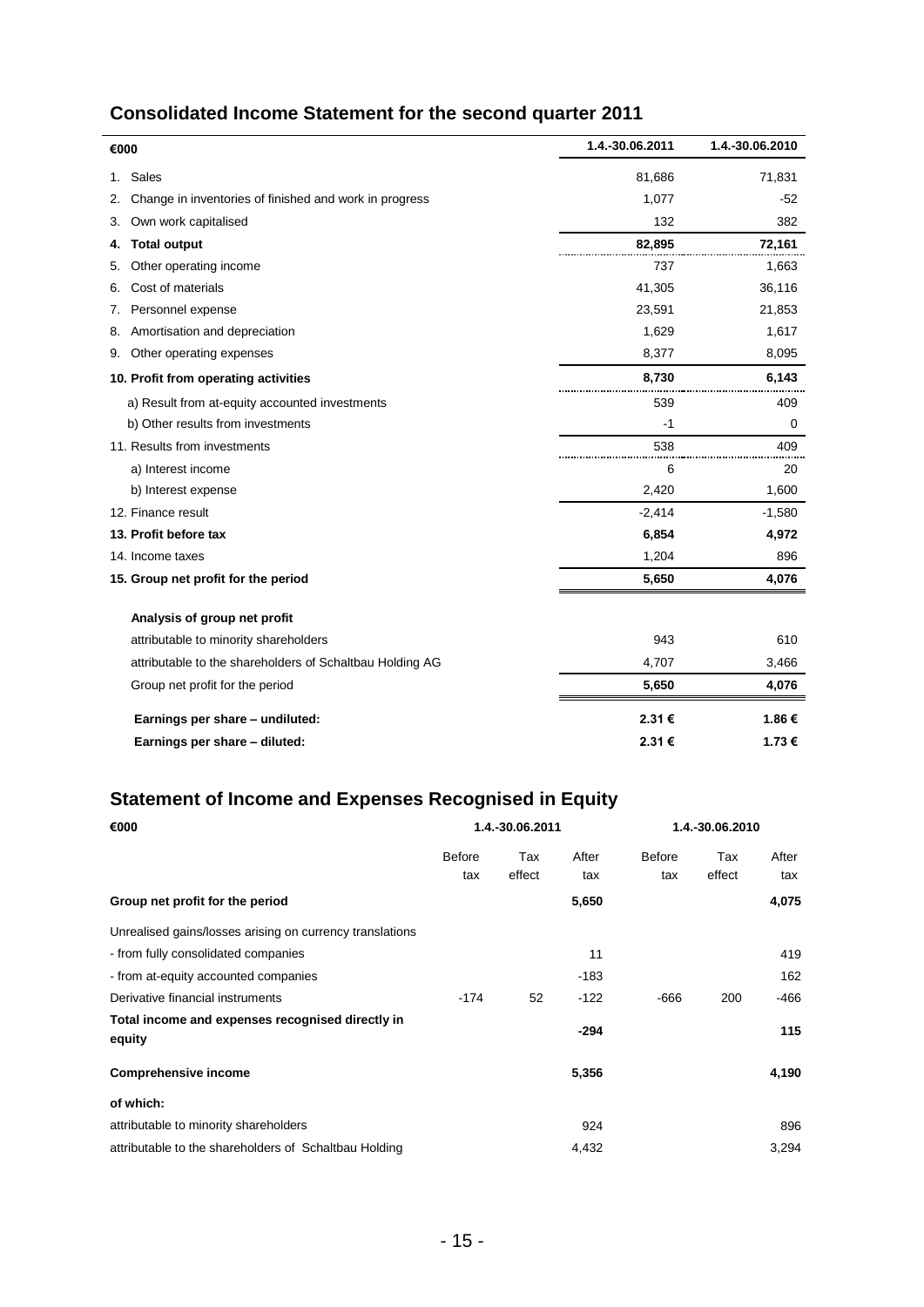# **Consolidated Cash Flow Statement for the first half of 2011**

|                                                                           | € 000              | € 000           |
|---------------------------------------------------------------------------|--------------------|-----------------|
|                                                                           | 1.1.-30.06.2011    | 1.1.-30.06.2010 |
| Group net profit for the period                                           | 12,715             | 6,549           |
| Amortisation and depreciation on non-current assets                       | 3,599              | 3,151           |
| Gain on disposal of non-current assets                                    |                    | 11              |
| Finance result                                                            | 3,870              | 2,930           |
| Income tax expense                                                        | 2,310              | 1,445           |
| Change in current assets                                                  | $-17,813$          | $-16,817$       |
| Change in provisions                                                      | $-194$             | $-939$          |
| Change in current liabilities                                             | 2,323              | 5,563           |
| Dividends received                                                        |                    | 652             |
| Interest paid                                                             | $-3,826$           | $-2,898$        |
| Interest received                                                         | 9                  | 34              |
| Income tax paid                                                           | $-1,872$           | $-2,317$        |
| Other non-cash income / expenses                                          | $-3,948$           | $-492$          |
| Cash flow from operating activities                                       | $-2,827$           | $-3,128$        |
| Payments for investments in:                                              |                    |                 |
| - property, plant and equipment and intangible assets                     | $-3,014$           | $-3,115$        |
| - other investments                                                       | $-4,481$           | $-344$          |
| Proceeds from disposal of:                                                |                    |                 |
| - property, plant and equipment                                           | 5                  | 288             |
| - at-equity accounted investments and other equity investments            | 144                | 3,279           |
| Cash flow from investing activities                                       | $-7,346$           | 108             |
| Dividend payment                                                          | $-2,057$           | $-1,307$        |
| Distribution to minority interests                                        | -443               | $-137$          |
| Capital increase by minorities                                            | 554                |                 |
| Amounts repaid in conjunction with refinancing                            |                    | $-36,407$       |
| Amounts borrowed in conjunction with refinancing                          | 4,000              | 36,407          |
| Loan repayments                                                           | $-1,290$           | $-3,299$        |
| New loans raised                                                          | 100                |                 |
| Change in current financial liabilities                                   | 2,334              | 13,645          |
| Cash flow from financing activities                                       | 3,198              | 8,902           |
| Change in cash and cash equivalents due to exchange rate fluctuations     | $-222$             | 234             |
| Change in cash and cash equivalents due changes in group reporting entity | 683                |                 |
| Changes in cash, cash equivalents and securities                          | $-6,514$           | 6,116           |
|                                                                           |                    |                 |
| Cash and cash equivalents                                                 |                    |                 |
| at the end of the period                                                  | 5,017              | 14,622          |
| at the beginning of the period                                            | 11,531<br>$-6,514$ | 8,506<br>6,116  |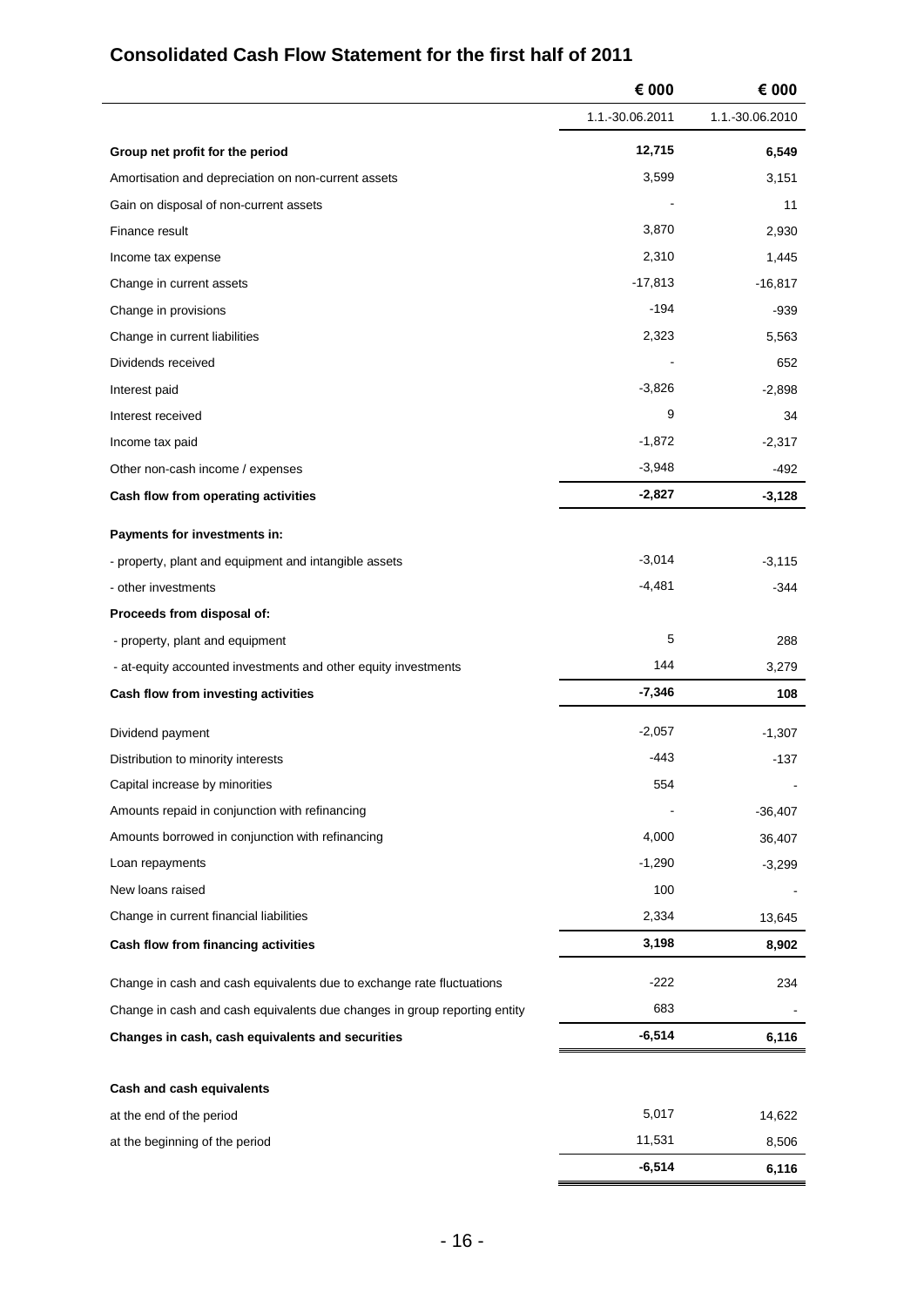## **Consolidated Balance Sheet as at 30 June 2011**

| <b>ASSETS</b>                                                              | € 000      | € 000      |
|----------------------------------------------------------------------------|------------|------------|
|                                                                            | 30.06.2011 | 31.12.2010 |
| <b>A. NON-CURRENT ASSETS</b>                                               |            |            |
| I. Intangible assets                                                       | 19,886     | 14,523     |
| II. Property, plant and equipment                                          | 42,061     | 42,063     |
| III. At-equity accounted investments                                       | 5,366      | 4,420      |
| IV. Other investments                                                      | 3,891      | 3,018      |
| V. Deferred tax assets                                                     | 9,025      | 8,961      |
|                                                                            | 80,229     | 72,985     |
| <b>B.CURRENT ASSETS</b>                                                    |            |            |
| I. Inventories                                                             | 59,574     | 51,286     |
| II. Trade accounts receivable                                              | 55,494     | 46,096     |
| III. Income tax receivables                                                | 58         | 67         |
| IV. Other receivables and assets                                           | 7,430      | 7,587      |
| V. Cash and cash equivalents                                               | 5,017      | 11,531     |
|                                                                            | 127,573    | 116,567    |
| <b>Total assets</b>                                                        | 207,802    | 189,552    |
|                                                                            |            |            |
| <b>EQUITY AND LIABILITIES</b>                                              | € 000      | € 000      |
|                                                                            | 30.06.2011 | 31.12.2010 |
|                                                                            |            |            |
| A. EQUITY                                                                  |            |            |
| Subscribed capital<br>I.                                                   | 7,506      | 6,863      |
| II. Capital reserves                                                       | 15,805     | 8,585      |
| III. Statutory reserves                                                    | 231        | 231        |
| IV. Revenues reserves                                                      | 7,808      | $-2,507$   |
| V. Income/expense recognised directly in equity                            | $-271$     | 211        |
| VI. Revaluation reserve                                                    | 3,041      | 3,041      |
| VII. Group net profit attributable to shareholders of Schaltbau Holding AG | 10,740     | 12,132     |
| VIII. Equity attributable to shareholders of Schaltbau Holding AG          | 44,860     | 28,556     |
| IX. Minority interests                                                     | 5,424      | 4,550      |
|                                                                            | 50,284     | 33,106     |
|                                                                            |            |            |
| <b>B. NON-CURRENT LIABILITIES</b>                                          |            |            |
| Participation rights capital<br>I.                                         | 7,064      | 7,051      |
| Pension provisions<br>Ш.                                                   | 18,599     | 18,744     |
| III. Personnel-related accruals                                            | 4,236      | 4,235      |
| IV. Other provisions                                                       | 396        | 391        |
| V. Financial liabilities                                                   | 41,233     | 43,098     |
| VI. Other liabilities                                                      | 19         | 19         |
| VII. Deferred tax liabilities                                              | 6,698      | 6,814      |
|                                                                            | 78,245     | 80,352     |
| <b>C. CURRENT LIABILITIES</b>                                              |            |            |
| Personnel-related accruals<br>I.                                           | 3,366      | 4,851      |
| II. Other provisions                                                       | 19,443     | 17,285     |
| III. Income taxes payable                                                  | 376        | 124        |
| IV. Financial liabilities                                                  | 11,986     | 11,692     |
| V. Trade accounts payable                                                  | 18,101     | 18,402     |
| VI. Advance payments received                                              | 11,918     | 12,182     |
| VII. Other liabilities                                                     | 14,083     | 11,558     |
|                                                                            | 79,273     | 76,094     |

# **Total equity and liabilities 207,802 189,552**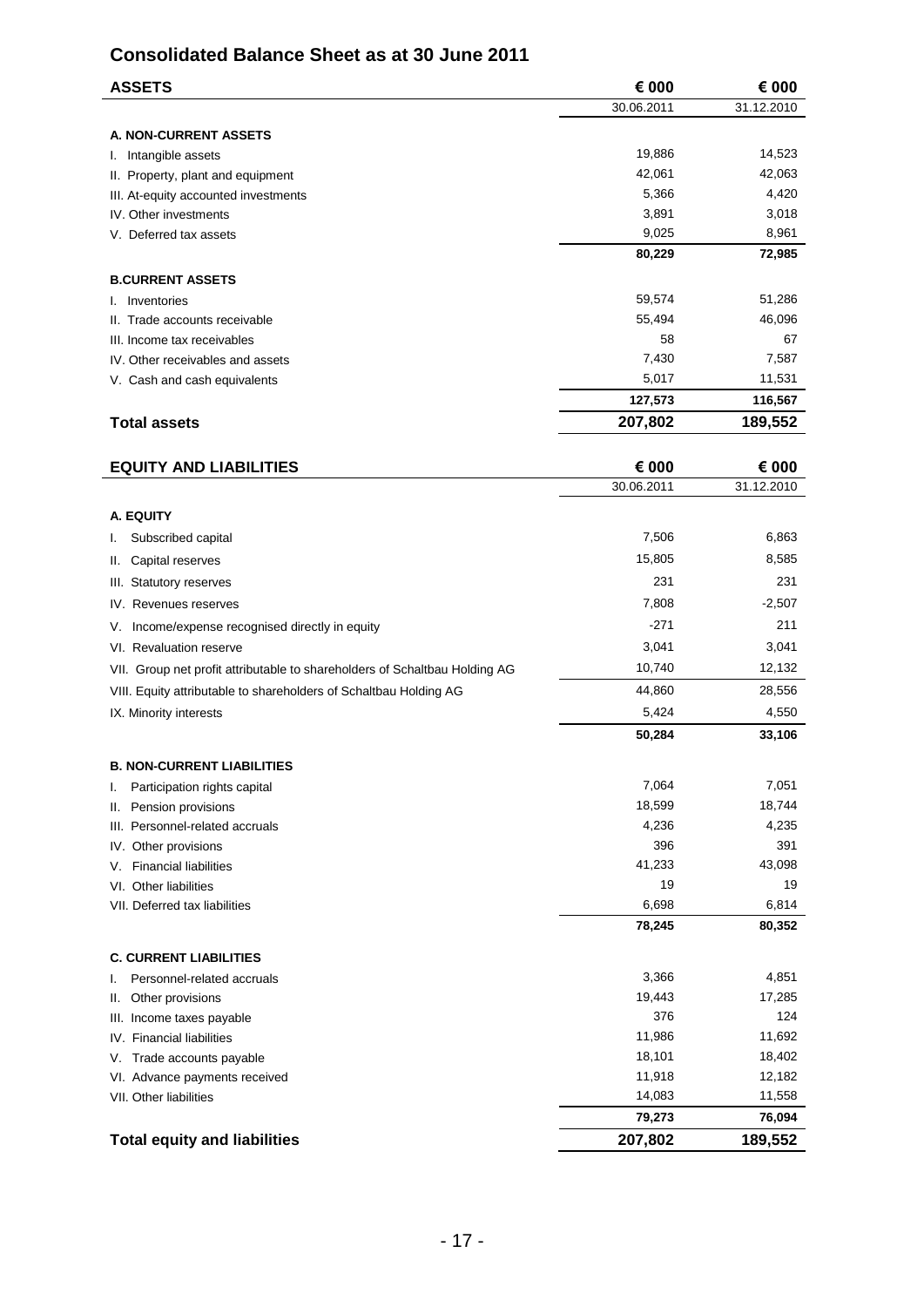# **Consolidated Statement of Changes in Equity for the first half of 2011**

|                                                      | Equity attributable to shareholders of Schaltbau Holding AG |                     |                       |              |                                                          |                        |
|------------------------------------------------------|-------------------------------------------------------------|---------------------|-----------------------|--------------|----------------------------------------------------------|------------------------|
|                                                      | Subscribed<br>capital                                       | Capital<br>reserves | Statutory<br>reserves | Other        | Revenue Reserves<br>Derivate<br>financial<br>Instruments | Revaluation<br>reserve |
| <b>Balance at 1.1.2010</b>                           | 6,850                                                       | 8,443               | 231                   | $-12,435$    | $-727$                                                   | 3,041                  |
| Profit brought forward                               | 0                                                           | 0                   | 0                     | 12,349       | 0                                                        | 0                      |
| Transfer to capital reserves                         | 0                                                           | $\mathbf 0$         | $\mathbf 0$           | $\mathbf 0$  | 0                                                        | 0                      |
| Shares issued                                        | 0                                                           | $\mathbf 0$         | $\mathbf 0$           | $\mathbf 0$  | $\mathbf 0$                                              | 0                      |
| Dividend paid                                        | $\mathbf 0$                                                 | 0                   | $\mathbf 0$           | $-1,307$     | 0                                                        | 0                      |
| Change in group reporting entity                     | 0                                                           | 0                   | 0                     | 0            | 0                                                        | 0                      |
| Other changes                                        | $\mathbf 0$                                                 | 0                   | $\mathbf 0$           | $-266$       | 0                                                        | 0                      |
| Group net profit for the period                      | $\mathbf 0$                                                 | $\mathbf 0$         | $\Omega$              | $\mathbf{0}$ | $\Omega$                                                 | 0                      |
| Income and expenses recognised<br>directly in equity | 0                                                           | $\mathbf 0$         | $\mathbf 0$           | $\mathbf{0}$ | $-718$                                                   | 0                      |
| Income and expenses recognised in<br>equity          | 0                                                           | 0                   | $\mathbf 0$           | $\mathbf 0$  | $-718$                                                   | 0                      |
| <b>Balance at 30.06.2010</b>                         | 6,850                                                       | 8,443               | 231                   | $-1,659$     | $-1,445$                                                 | 3,041                  |
| <b>Balance at 1.7.2010</b>                           | 6,850                                                       | 8,443               | 231                   | $-1,659$     | $-1,445$                                                 | 3,041                  |
| Profit brought forward                               | 0                                                           | 0                   | 0                     | 0            | 0                                                        | 0                      |
| Transfer to capital reserves                         | 0                                                           | $\mathbf 0$         | $\mathbf 0$           | $\mathbf 0$  | 0                                                        | 0                      |
| Shares issued                                        | 13                                                          | 142                 | $\Omega$              | $\mathbf 0$  | 0                                                        | 0                      |
| Dividend paid                                        | 0                                                           | 0                   | $\mathbf 0$           | $\Omega$     | 0                                                        | 0                      |
| Change in group reporting entity                     | 0                                                           | 0                   | $\mathbf 0$           | $\mathbf 0$  | 0                                                        | 0                      |
| Other changes                                        | 0                                                           | 0                   | 0                     | 0            | 0                                                        | 0                      |
| Group net profit for the period                      | 0                                                           | 0                   | $\mathbf 0$           | $\mathbf 0$  | $\mathbf 0$                                              | 0                      |
| Income and expenses recognised<br>directly in equity | 0                                                           | $\mathbf 0$         | $\Omega$              | $\mathbf 0$  | 597                                                      | $\mathbf 0$            |
| Income and expenses recognised in<br>equity          | 0                                                           | 0                   | 00                    | 0            | 597                                                      | 0                      |
| <b>Balance at 31.12.2010</b>                         | 6,863                                                       | 8,585               | 231                   | $-1,659$     | $-848$                                                   | 3,041                  |
|                                                      |                                                             |                     |                       |              |                                                          |                        |
| <b>Balance at 1.1.2011</b>                           | 6,863                                                       | 8,585               | 231                   | $-1,659$     | $-848$                                                   | 3,041                  |
| Profit brought forward                               | 0                                                           | 0                   | $\mathbf 0$           | 12,132       | 0                                                        | 0                      |
| Transfer to capital reserves                         | 0                                                           | $\mathbf 0$         | $\mathbf 0$           | $\mathbf 0$  | $\mathbf 0$                                              | 0                      |
| Shares issued                                        | 643                                                         | 7,220               | $\mathbf 0$           | $\mathbf 0$  | $\mathbf 0$                                              | 0                      |
| Dividend paid                                        | $\mathsf{O}$                                                | $\mathsf 0$         | $\mathbf 0$           | $-2,057$     | $\mathbf 0$                                              | 0                      |
| Change in group reporting entity                     | 0                                                           | $\pmb{0}$           | $\mathbf 0$           | $\mathbf 0$  | $\mathsf{O}$                                             | $\mathbf 0$            |
| Other changes                                        | 0                                                           | $\mathsf 0$         | $\mathbf 0$           | $\mathbf 0$  | 0                                                        | 0                      |
| Group net profit for the period                      | 0                                                           | $\mathsf 0$         | $\mathsf 0$           | $\mathbf 0$  | $\mathbf 0$                                              | $\mathbf 0$            |
| Income and expenses recognised<br>directly in equity | $\mathbf 0$                                                 | $\pmb{0}$           | $\mathsf 0$           | $\pmb{0}$    | 240                                                      | $\mathsf 0$            |
| Income and expenses recognised in<br>equity          | 0                                                           | 0                   | 0                     | 10           | 240                                                      | 0                      |
| <b>Balance at 30.6.2011</b>                          | 7,506                                                       | 15,805              | 231                   | 8,416        | $-608$                                                   | 3,041                  |

Note: rounding differences may arise due to the use of electronic rounding aids.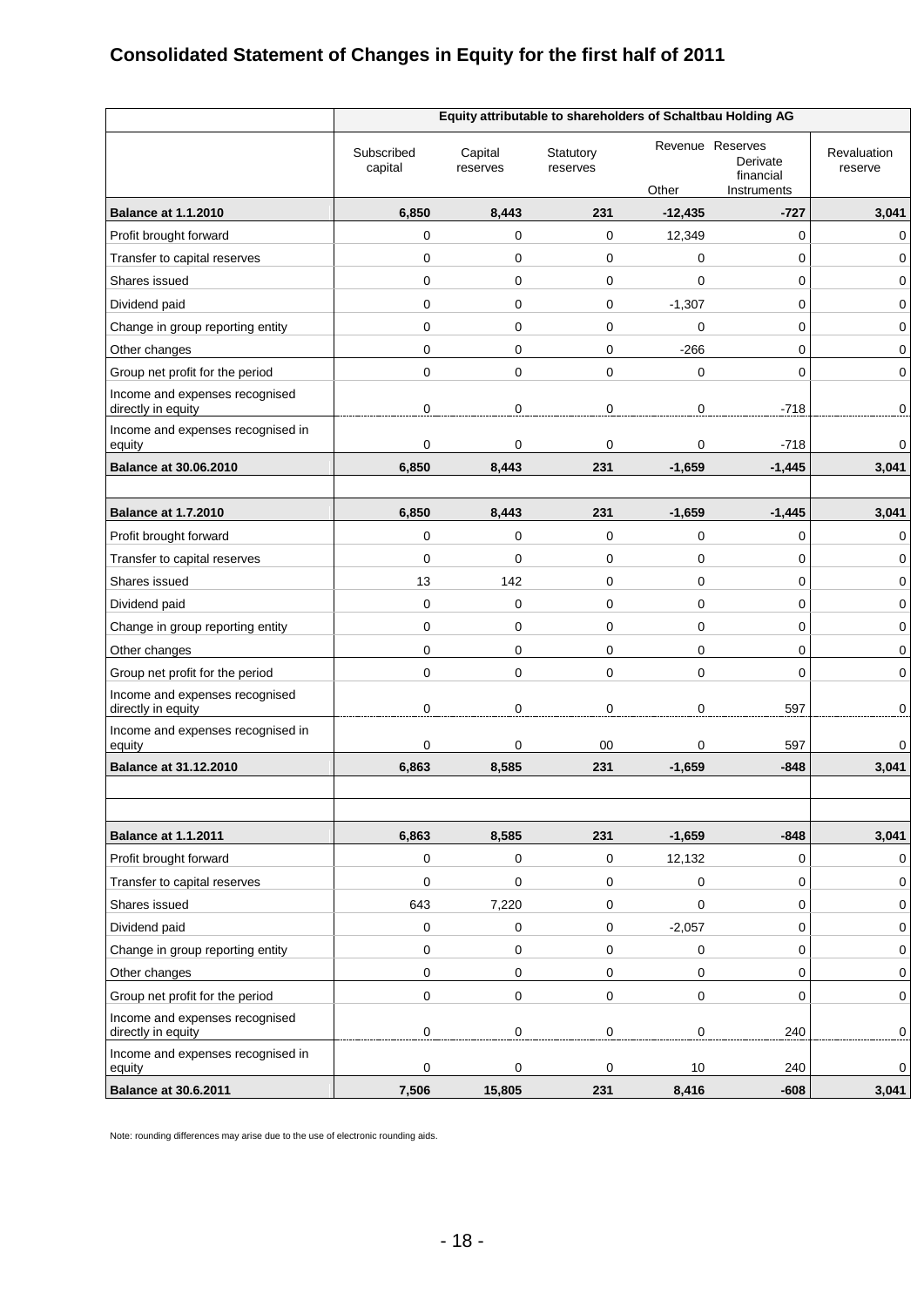|                                                  |                                 |                              |                 | Minority interests in equity |                                 | Group equity     |                 |
|--------------------------------------------------|---------------------------------|------------------------------|-----------------|------------------------------|---------------------------------|------------------|-----------------|
| Income/expenses recognised<br>directly in equity |                                 | Net profit for<br>the period | Total           | in capital and<br>reserves   | in net profit for<br>the period | Total            |                 |
| from fully<br>consolidation                      | from at-equity<br>consolidation |                              |                 |                              |                                 |                  |                 |
| $-345$                                           | 179                             | 12,349                       | 17,586          | 1,191                        | 1,743                           | 2,934            | 20,520          |
| $\pmb{0}$                                        | $\mathbf 0$                     | $-12,349$                    | $\mathbf 0$     | 1,743                        | $-1,743$                        | 0                | 0               |
| $\pmb{0}$                                        | $\boldsymbol{0}$                | $\pmb{0}$                    | $\pmb{0}$       | $\pmb{0}$                    | 0                               | $\pmb{0}$        | 0               |
| $\pmb{0}$                                        | $\mathbf 0$                     | $\mathbf 0$                  | $\mathbf 0$     | $\pmb{0}$                    | $\pmb{0}$                       | $\mathsf 0$      | $\pmb{0}$       |
| $\mathbf 0$                                      | $\mathbf 0$                     | $\mathbf 0$                  | $-1,307$        | $-1,276$                     | $\mathbf 0$                     | $-1,276$         | $-2,583$        |
| $\mathbf 0$                                      | 0                               | $\mathbf 0$                  | $\mathbf 0$     | $\mathbf 0$                  | 0                               | $\pmb{0}$        | $\pmb{0}$       |
| $\mathbf 0$                                      | $-33$                           | $\mathbf 0$                  | $-299$          | $\pmb{0}$                    | 0                               | $\pmb{0}$        | $-299$          |
| $\pmb{0}$                                        | $\boldsymbol{0}$                | 5,350                        | 5,350           | $\pmb{0}$                    | 1,199                           | 1,199            | 6,549           |
| 406                                              | 330                             | $\pmb{0}$                    | 18              | 414                          | $\mathbf 0$                     | 414              | 432             |
|                                                  |                                 |                              |                 |                              |                                 |                  |                 |
| 406<br>61                                        | 330<br>476                      | 5,350<br>5,350               | 5,368<br>21,348 | 414<br>2,072                 | 1,199<br>1,199                  | 1,613<br>3,271   | 6,981<br>24,619 |
|                                                  |                                 |                              |                 |                              |                                 |                  |                 |
| 61                                               | 476                             | 5,350                        | 21,348          | 2,072                        | 1,199                           | 3,271            | 24,619          |
| $\pmb{0}$                                        | $\boldsymbol{0}$                | $\pmb{0}$                    | $\pmb{0}$       | $\pmb{0}$                    | 0                               | $\boldsymbol{0}$ | $\pmb{0}$       |
| $\pmb{0}$                                        | 0                               | $\pmb{0}$                    | $\pmb{0}$       | $\pmb{0}$                    | 0                               | 0                | $\pmb{0}$       |
| $\pmb{0}$                                        | $\mathbf 0$                     | 0                            | 155             | 0                            | 0                               | 0                | 155             |
| $\mathbf 0$                                      | $\mathbf 0$                     | $\pmb{0}$                    | $\mathbf 0$     | 0                            | 0                               | 0                | $\pmb{0}$       |
| $\pmb{0}$                                        | 0                               | $\pmb{0}$                    | $\mathbf 0$     | 0                            | 0                               | 0                | 0               |
| $\mathbf 0$                                      | $\pmb{0}$                       | $\pmb{0}$                    | $\pmb{0}$       | $\pmb{0}$                    | 0                               | $\mathbf 0$      | $\pmb{0}$       |
| $\pmb{0}$                                        | $\mathbf 0$                     | 6,782                        | 6,782           | $\mathbf 0$                  | 1,422                           | 1,422            | 8,204           |
|                                                  |                                 |                              |                 |                              |                                 |                  |                 |
| $-135$                                           | $-191$                          | $\pmb{0}$                    | 271             | $-143$                       | $\pmb{0}$                       | $-143$           | 128             |
| $-135$                                           | $-191$                          | 6,782                        | 7,053           | $-143$                       | 1,422                           | 1,279            | 8,332           |
| $-74$                                            | 285                             | 12,132                       | 28,556          | 1,929                        | 2,621                           | 4,550            | 33,106          |
|                                                  |                                 |                              |                 |                              |                                 |                  |                 |
|                                                  |                                 |                              |                 |                              |                                 |                  |                 |
| $-74$                                            | 285                             | 12,132                       | 28,556          | 1,929                        | 2,621                           | 4,550            | 33,106          |
| $\pmb{0}$                                        | $\pmb{0}$                       | $-12,132$                    | 0               | 2,621                        | $-2,621$                        | 0                | 0               |
| $\pmb{0}$                                        | $\pmb{0}$                       | $\pmb{0}$                    | $\pmb{0}$       | $\pmb{0}$                    | 0                               | 0                | 0               |
| $\pmb{0}$                                        | 0                               | $\pmb{0}$                    | 7,863           | 554                          | 0                               | 554              | 8,417           |
| $\pmb{0}$                                        | $\pmb{0}$                       | $\pmb{0}$                    | $-2,057$        | $-1,427$                     | 0                               | $-1,427$         | $-3,484$        |
| $\pmb{0}$                                        | 0                               | $\pmb{0}$                    | $\pmb{0}$       | 0                            | 0                               | 0                | $\pmb{0}$       |
| $\pmb{0}$                                        | 0                               | $\mathbf 0$                  | 0               | 0                            | 0                               | 0                | 0               |
| $\pmb{0}$                                        | $\mathbf 0$                     | 10,740                       | 10,740          | $\pmb{0}$                    | 1,975                           | 1,975            | 12,715          |
| $-104$                                           | $-378$                          | $\pmb{0}$                    | $-242$          | $-228$                       | $\mathbf 0$                     | $-228$           | $-470$          |
|                                                  |                                 |                              |                 |                              |                                 |                  |                 |
| $-104$                                           | $-378$                          | 10,740                       | 10,498          | $-228$                       | 1,975                           | 1,747            | 12,245          |
| $-178$                                           | $-93$                           | 10,740                       | 44,860          | 3,449                        | 1,975                           | 5,424            | 50,284          |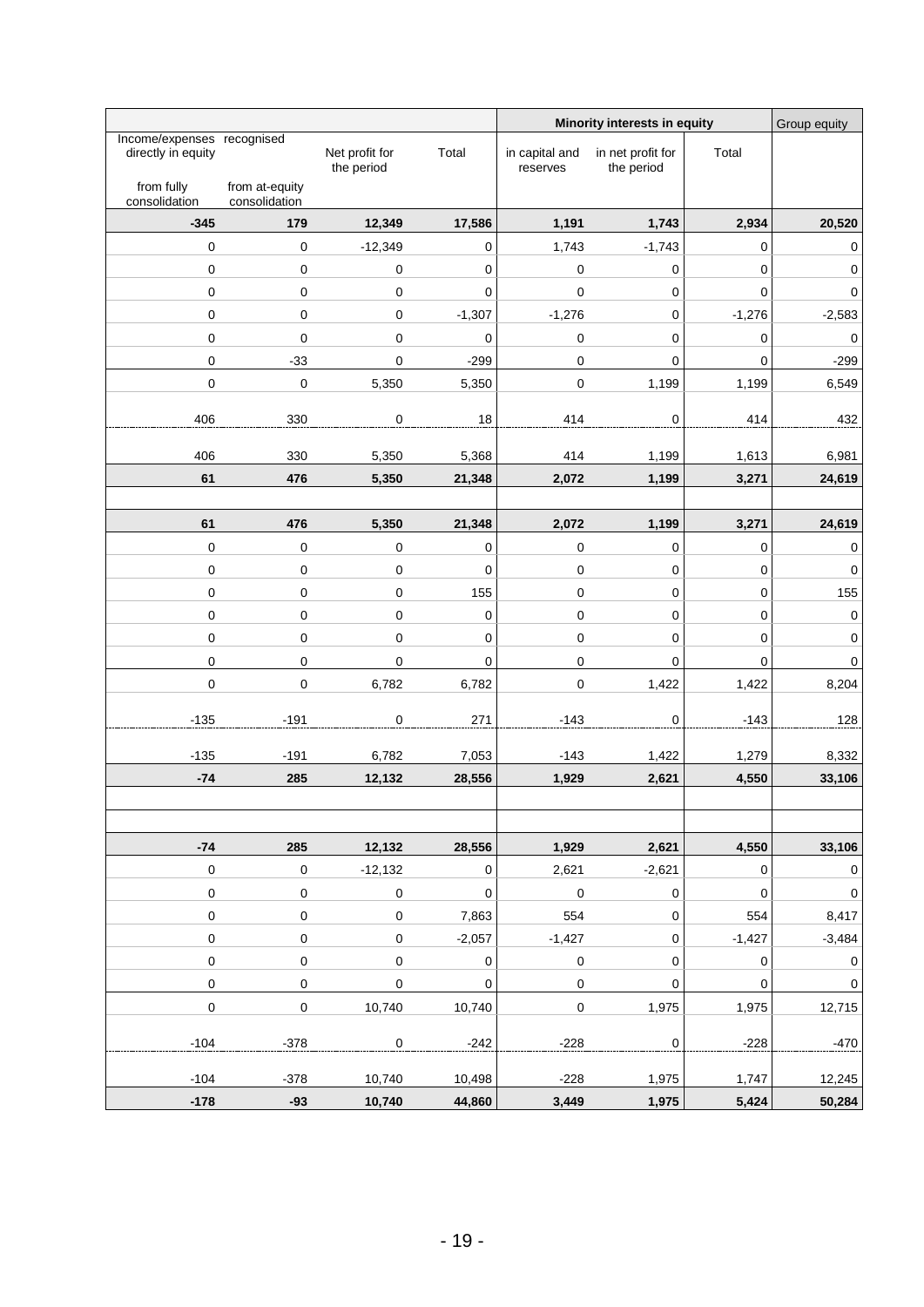# **Notes and segment information as at 30 June 2011**

### **DESCRIPTION OF BUSINESS**

The Schaltbau Group is one of the leading manufacturers of components and equipment for traffic technology and industry. In addition to electro-mechanical components and equipment, the Group supplies door systems for buses and trains, safety systems for level crossings, equipment for railway vehicles, point heating systems, maritime aids and industrial braking systems. Its innovative and future-oriented products make Schaltbau a highly influential business partner in the area of traffic technology.

### **BASIS OF PREPARATION**

The Interim Financial Report of Schaltbau Holding AG, Munich, has been prepared in accordance with the requirements of IAS 34 "Interim Financial Reporting", issued by the International Accounting Standards Board (IASB), and with those of German Accounting Standard No. 16 "Interim Reporting" issued by the Accounting Standards Committee of Germany (DRSC). The same accounting principles and policies have been applied as in the consolidated financial statements for the fiscal year ended 31 December 2009.

In addition to the figures reported in the financial statements, the interim report also includes explanatory notes to selected financial statement items.

### **BUSINESS COMBINATIONS / GROUP REPORTING ENTITY**

In order to strengthen its position in the fast-growing railway and industrial lines of business in North America, on 15 February 2011 Schaltbau GmbH acquired, via the newly founded and fully consolidated Schaltbau America Limited Partnership, Delaware, the remaining 50 % of the shares of Schaltbau North America Inc. for a purchased consideration of US\$ 3,852,000. Schaltbau North America Inc. has been fully consolidated with effect from 1 January 2011 on the basis that control over the entity has already been attained; previously, it had been consolidated using the equity method. Calculations relating to the first-time consolidation (recognition and measurement of goodwill or a gain on acquisition below fair value) are expected to be completed during the third quarter 2011.

Compared to 31 December 2010, two fully consolidated companies have therefore been added to the group reporting entity.

With effect from 16 February 2011 Gebr. Bode & Co. Beteiligungs GmbH acquired a further 10% of the shares of Rawicka Fabryka Wyposazenia Wagonow Sp.z.o.o. (Rawag), Rawicz, for a purchase consideration of  $\epsilon$  398,000; with effect from 28 April 2011 a further 7.128 % of the shares were acquired for a purchase consideration of EUR 243,000, bringing Bode"s investment up to 37.128%. Purchase options have also been agreed for further shares, giving Bode the opportunity to take over a majority interest in the Polish company. The company will be consolidated using the equity method after a further 10% of the shares have been acquired.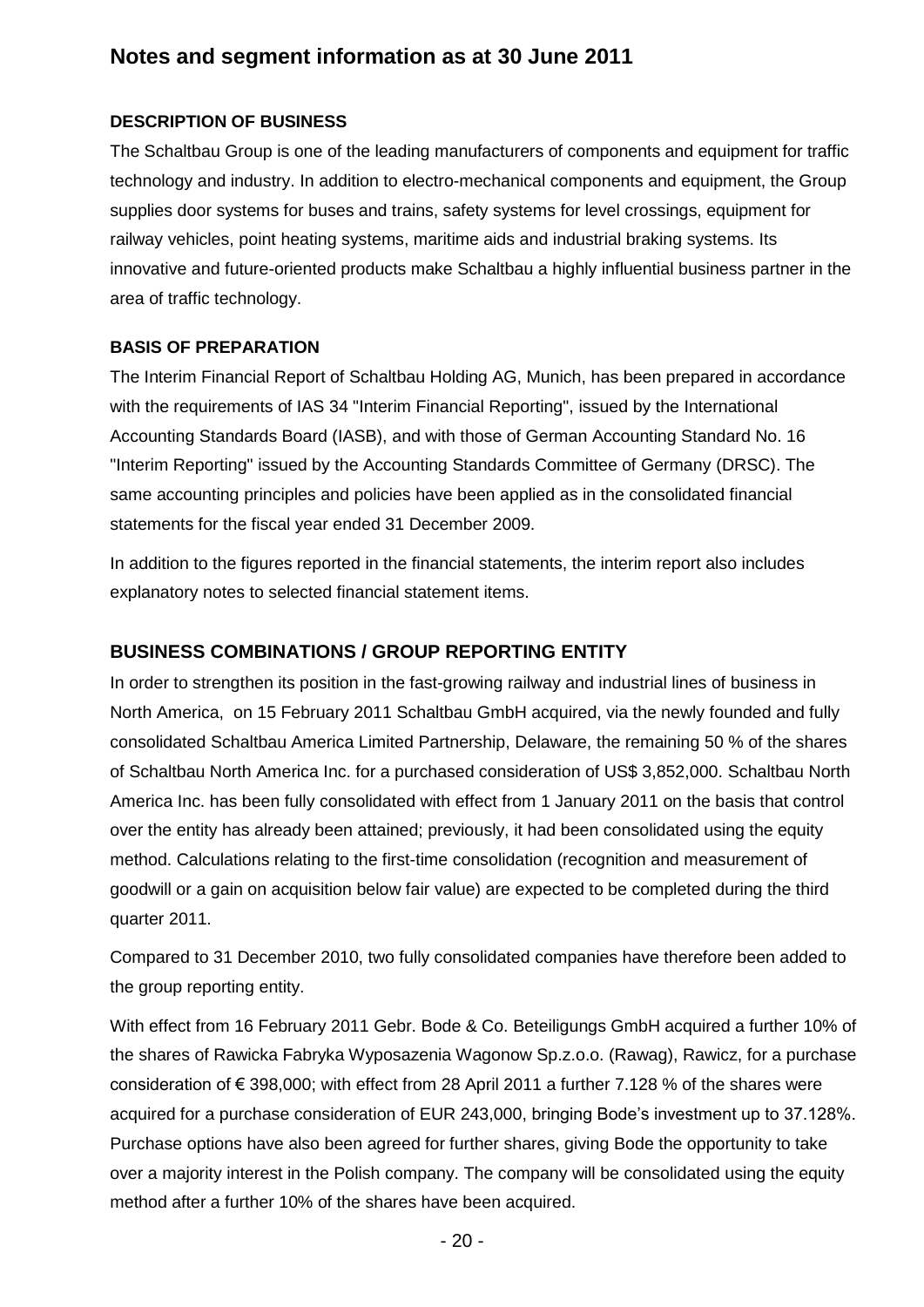Gebr. Bode & Co. Beteiligungs GmbH has also jointly founded a company in South Korea together with a locally based industrial partner. Bode holds 80% of the shares in the new company, Which is not consolidated for the time being due to the low volume of business currently being conducted.

As a result of the changes in the group reporting entity, the interim report figures are not fully comparable with the previous year. The principal effects on the consolidated balance sheet at 30 June 2011 attributable to the acquisition of the remaining shares in Schaltbau North America Inc. and the foundation of Schaltbau America Limited Partnership are shown in the following balance sheet. In order to achieve better comparability, the amounts shown must be deducted from or, in the case of figures with a negative sign, added to the corresponding line items in the consolidated balance sheet as at 30 June 2011.

#### Balance Sheet at 31 March 2011

|                                                                | €000  |                                                       | €000  |
|----------------------------------------------------------------|-------|-------------------------------------------------------|-------|
| Intangible assets and property, plant<br>and equipment         | 5,600 | Revenue reserves including<br>translation differences | 98    |
| Investments                                                    | -999  | Bilanzergebnis                                        | 2,085 |
| Deferred tax assets                                            | 11    | Deferred tax liabilities                              |       |
| Inventories                                                    | 500   | Provisions                                            | 752   |
| Receivables from associated<br>companies                       | -988  | Liabilities to banks                                  | 2,435 |
| Trade accounts receivable and other<br>assets                  | 803   | Payables to associated companies                      |       |
| Cash and cash equivalents (including<br>marketable securities) | 505   | Trade accounts payable and other<br>liabilities       | 62    |
|                                                                | 5,432 |                                                       | 5.432 |

The following income statement shows the impact of the transaction on earnings for the period. In order to achieve better comparability, the amounts shown must also be deducted from the corresponding line items in the consolidated income statement.

| Income statement 1 January - 30 June 2011 | €000  | Income statement 1 April - 30 June 2011 |        |  |
|-------------------------------------------|-------|-----------------------------------------|--------|--|
| <b>Sales</b>                              | 1,429 | Sales                                   | 789    |  |
| Change in inventories                     | ٠     | Change in inventories                   | -67    |  |
| Other operating income                    | 17    | Other operating income                  | 39     |  |
| Cost of materials                         | 164   | Cost of materials                       | 112    |  |
| Personnel expense                         | 397   | Personnel expense                       | 227    |  |
| Amortisation and depreciation             | 0     | Amortisation and depreciation           | 0      |  |
| Other operating expenses                  | 154   | Other operating expenses                | 105    |  |
| Result on investments                     | 1,680 | Result on investments                   | $-240$ |  |
| Net interest result                       | -45   | Net interest result                     | $-28$  |  |
| Income taxes                              | 281   | Income taxes                            | 111    |  |
| Group net profit for the period           | 2,085 | Group net profit for the period         | -62    |  |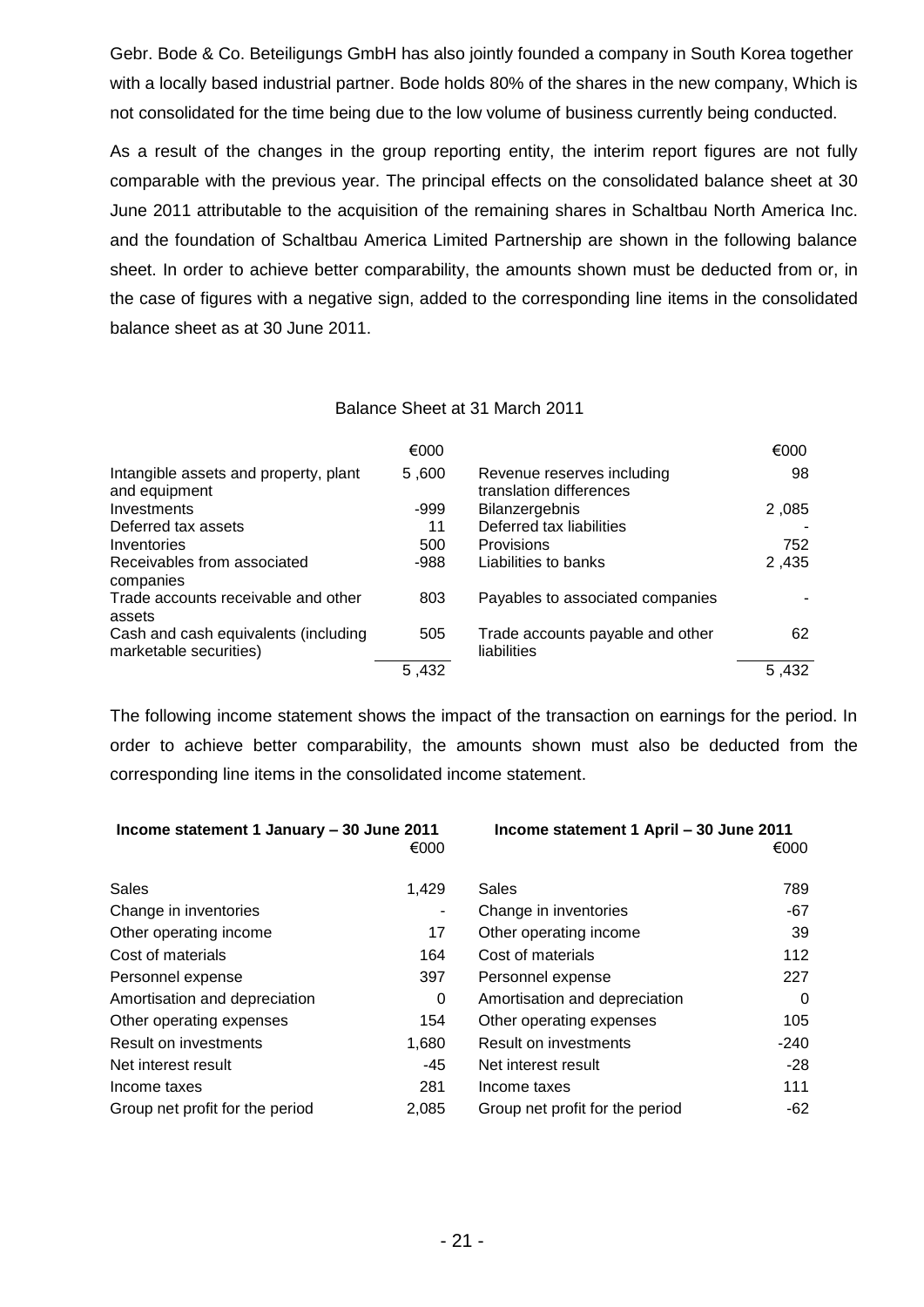The acquisition of the remaining shares of Schaltbau North America Inc., based on assets and liabilities at the date of full consolidation (1 January 2011) measured in accordance with US GAAP, had the following impact:

#### Disclosures in €000

|                                                             | Carrying    | Adjust | Fair values |
|-------------------------------------------------------------|-------------|--------|-------------|
|                                                             | amounts at  | ments  | at          |
|                                                             | acquisition |        | acquisition |
|                                                             | date        |        | date        |
| Intangible assets                                           | 92          |        | 92          |
| Property, plant and equipment                               |             |        |             |
| Inventories                                                 | 190         |        | 190         |
| Receivables and other assets                                | 376         |        | 376         |
| Cash and cash equivalents (including marketable securities) | 132         |        | 132         |
| <b>Total assets acquired</b>                                | 791         |        | 791         |
| Other provisions                                            | 207         |        | 207         |
| Trade accounts payable and other liabilities                |             |        |             |
|                                                             | 437         |        | 437         |
| <b>Total liabilities acquired</b>                           | 644         |        | 644         |
| Net assets acquired                                         |             |        | 147         |
| Acquisition cost                                            |             |        | 2,852       |
| Goodwill                                                    |             |        | 2,705       |

The amounts shown represent 50% of the values of the items acquired (at acquisition date), based on the percentage acquired. The addition of the new shares to the 50% already held and the transitional consolidation gave rise to additional goodwill of € 2.7 million, of which approximately € 1.7 million is recorded as a gain in other results from investments. The determination of the fair value of the assets and liabilities acquired has not yet been completed.

The acquisitions of shares in Rawag described above resulted in that company being accounted for for the first time using the equity method. As a result of the purchase considerations paid for the shares, the previous carrying amount of the investment was increased by  $\epsilon$  0.7 million, which is also recorded as a gain in other results from investments.

### **USE OF ESTIMATES**

For the purposes of drawing up the consolidated financial statements, it is necessary to make estimates and assumptions which affect the carrying amounts of assets, liabilities and contingent liabilities at the balance sheet and the amounts of income and expense recognised in the period under report. Actual results can differ from estimates as a result of changes in the economic situation and due to other circumstances.

### **FOREIGN CURRENCY TRANSLATION**

The financial statements of consolidated companies whose functional currency is not the Euro are drawn up in accordance with the modified closing rate method.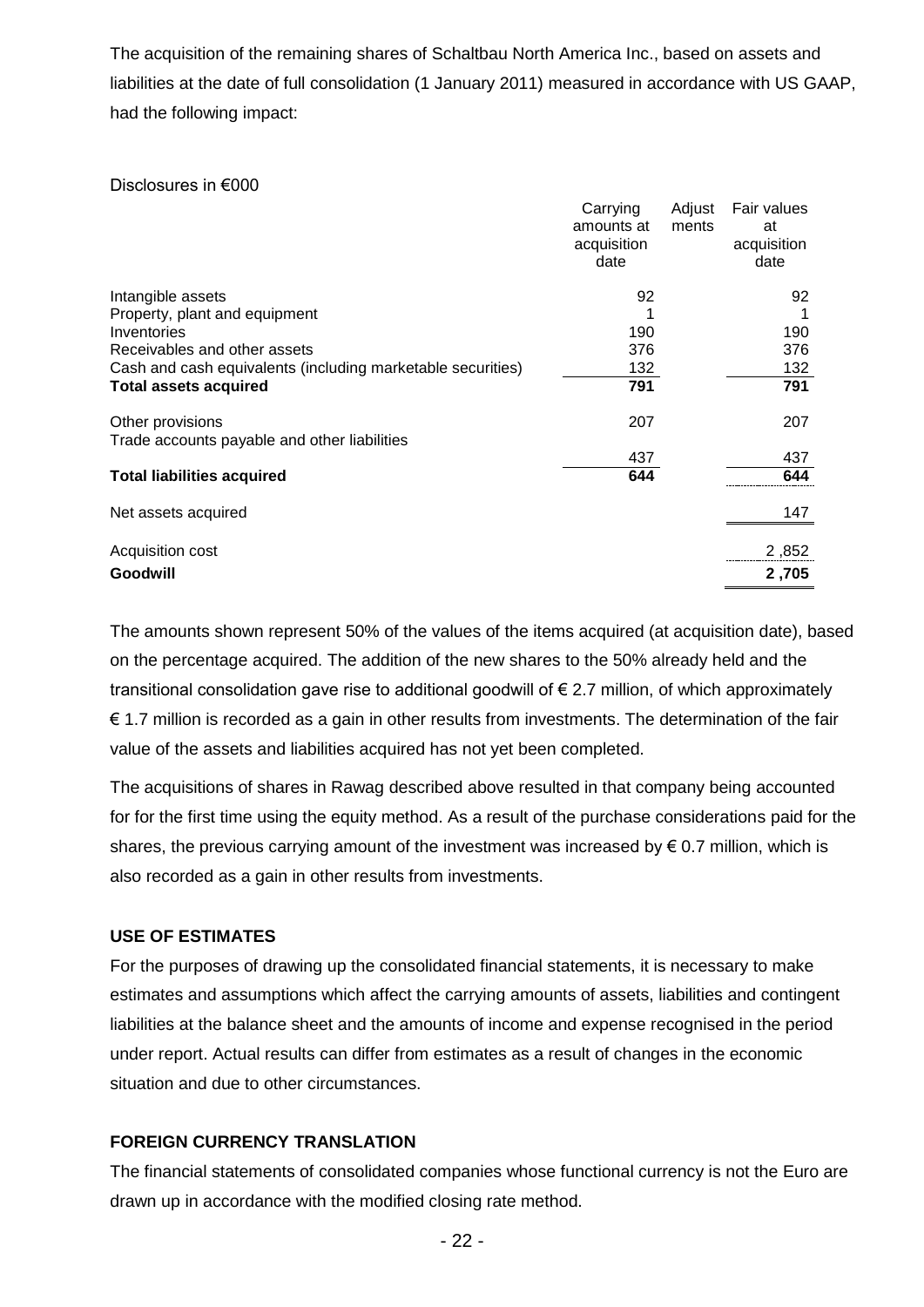Exchange rates relevant for foreign currency translation into Euro changed as follows:

|                       |            | <b>Closing rate</b> | Average rate             |                          |  |
|-----------------------|------------|---------------------|--------------------------|--------------------------|--|
|                       | 30.06.2011 | 31.12.2010          | $1.1.$ bis<br>30.06.2011 | $1.1.$ bis<br>30.06.2010 |  |
| Chinese renminbi yuan | 9.3012     | 8.7626              | 9.1758                   | 9.0939                   |  |
| US dollar             | 1.4391     | 1.3253              | 1.4031                   | 1.3305                   |  |
| British pound         | 0.8983     | 0.8568              | 0.8680                   | 0.8716                   |  |
| New Turkish lire      | 2.3342     | 2.0610              | 2.2046                   | 2.0284                   |  |
| Polish Zloty          | 4.0018     | 3.9715              | 3.9538                   | 4.0096                   |  |

#### **ACCOUNTING PRINCIPLES AND POLICIES**

#### **Deferred taxes**

A corporation rate of 16 % and a trade municipal tax rate of 14 % have been used to measure deferred taxes for the Group"s German companies. Deferred taxes for the Group"s foreign companies are based on the tax rates applicable in the countries concerned.

#### **Income taxes**

Income taxes payable for German companies are based on a tax rate of approximately 30%. Income taxes for the Group"s foreign companies are based on the tax rates applicable in the countries concerned.

#### **Provisions**

Pension provisions are measured on the basis of values stated in the relevant actuarial reports for 2011, taking into account pensions paid during the period under report. The provision for obligations for early retirement part-time working arrangements is based on management estimates, unlike in the financial statements for the year ended 31 December 2010 when the provision was based on actuarial reports.

#### **Contingent liabilities**

Contingent liabilities correspond to contingent obligations existing at the balance sheet date.

#### **Consolidated cash flow statement**

The cash flow statement shows changes in the Schaltbau Group"s cash and cash equivalents during the period under report. Cash and cash equivalents comprise cheques, cash in hand and cash at bank.

The cash flow statement has been prepared in accordance with IAS 7, with cash flows classified into cash flows from operating, investing and financing activities. The cash flow from operating activities is determined using the indirect method.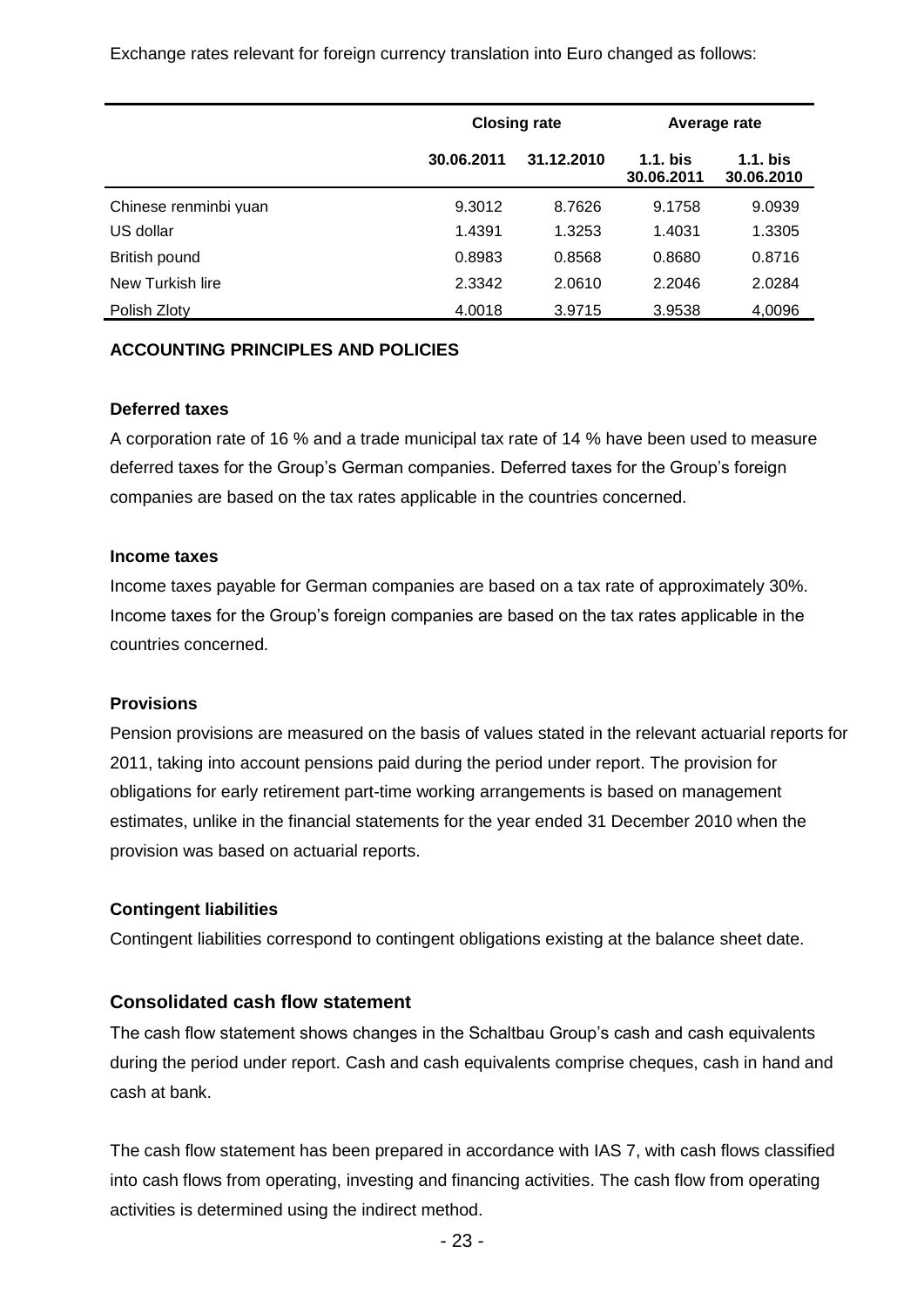## **ANALYSIS OF SELECTED ITEMS REPORTED IN THE FINANCIAL STATEMENTS**

#### **PERSONNEL EXPENSE / EMPLOYEES**

| in $\epsilon$ 000  | $1.1 - 30.06$                                 | 2011   | 2010   |
|--------------------|-----------------------------------------------|--------|--------|
| Wages and salaries |                                               | 39,240 | 36,336 |
|                    | Social security, pension and welfare expenses | 7,391  | 7,126  |
|                    |                                               | 46,631 | 43,462 |
| <b>EMPLOYEES</b>   |                                               |        |        |
|                    |                                               | 2011   | 2010   |
| Employees          |                                               | 1,506  | 1,446  |

These employee figures show the weighted average for the period under report (including trainees, executives and board members).

#### **RESULT FROM INVESTMENTS**

Other results from investments include the impact ot items described in the section "BUSINESS COMBINATIONS / GROUP REPORTING ENTITY" as well as impairment losses on investments of non-consolidated foreign subsidiaries.

#### **FINANCIAL RESULT**

| in $\epsilon$ 000<br>$1.1 - 30.06$ . | 2011    | 2010    |
|--------------------------------------|---------|---------|
| Other interest and similar income    | 9       | 34      |
| (of which from affiliated companies) | (0)     | (10)    |
| Interest and similar expenses        | - 3,878 | - 2,964 |
| (of which to affiliated companies)   | (- 4)   | $(-3)$  |
|                                      | - 3.869 | - 2,930 |

**Interest expenses include € 507,000 (1.1. – 30.06.2010: € 483,000) relating to the interest component of the allocation to the pension provision.** In accordance with IFRS, interest expense for the six-month period to 30 June 2011 includes all contract-related fees for the consortium loan. In the previous year, contract fees were spread over the remainder of the contarct from March onwards.

#### **INCOME TAXES**

| in € 000<br>$1.1 - 30.06$             | 2011     | 2010    |
|---------------------------------------|----------|---------|
| Income tax expense                    | $-2,531$ | - 1.140 |
| Deferred tax income (2010: - expense) | 221      | $-305$  |
|                                       | $-2.310$ | - 1.445 |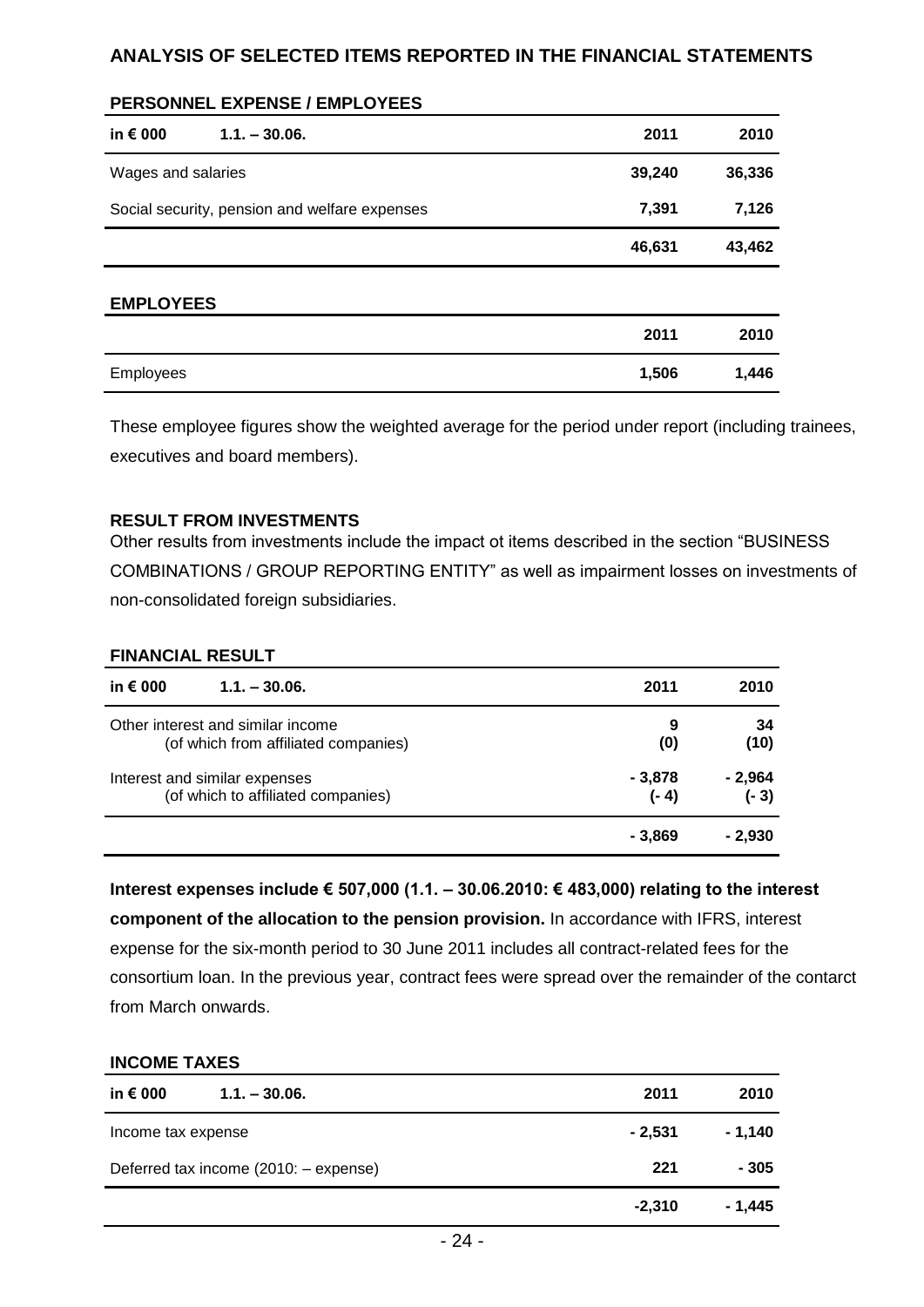Compared with the financial statements as at 31 December 2010, no adjustments were made to deferred taxes on tax losses available for carryforward for companies operating within Germany.

# **NOTES TO THE CONSOLIDATED BALANCE SHEET**

### **INTANGIBLE ASSETS, PLANT PROPERTY AND EQUIPMENT AND INVESTMENTS**

The **revaluation method** has only been applied for land. The revaluation reserve did not change during the period under report.

### **INVENTORIES**

| in $\epsilon$ 000                       | 30.06.2011 | 31.12.2010 |
|-----------------------------------------|------------|------------|
| Raw materials, consumables and supplies | 29,327     | 23,000     |
| Work in progress                        | 20,099     | 18,788     |
| Finished products, goods for resale     | 10,135     | 8,982      |
| Advance payments to suppliers           | 13         | 516        |
|                                         | 59,574     | 51,286     |

### **RECEIVABLES AND OTHER ASSETS**

| in $\epsilon$ 000                                                          | 30.06.2011 | 31.12.2010 |
|----------------------------------------------------------------------------|------------|------------|
| Trade accounts receivable                                                  | 55,494     | 46,096     |
| Receivables from affiliated companies                                      | 2,934      | 2,352      |
| Receivables from associated companies                                      | 490        | 849        |
| Receivables from companies with which an investment relationship<br>exists |            | 260        |
| Income tax receivables                                                     | 58         | 67         |
| Positive fair values of derivative instruments                             | 279        | 236        |
| Other assets                                                               | 3,727      | 3,890      |
|                                                                            | 62,982     | 53,750     |

Allowances on trade accounts receivable amount to € 2,523,000 (30.06.2010:  $€$  2,118,000).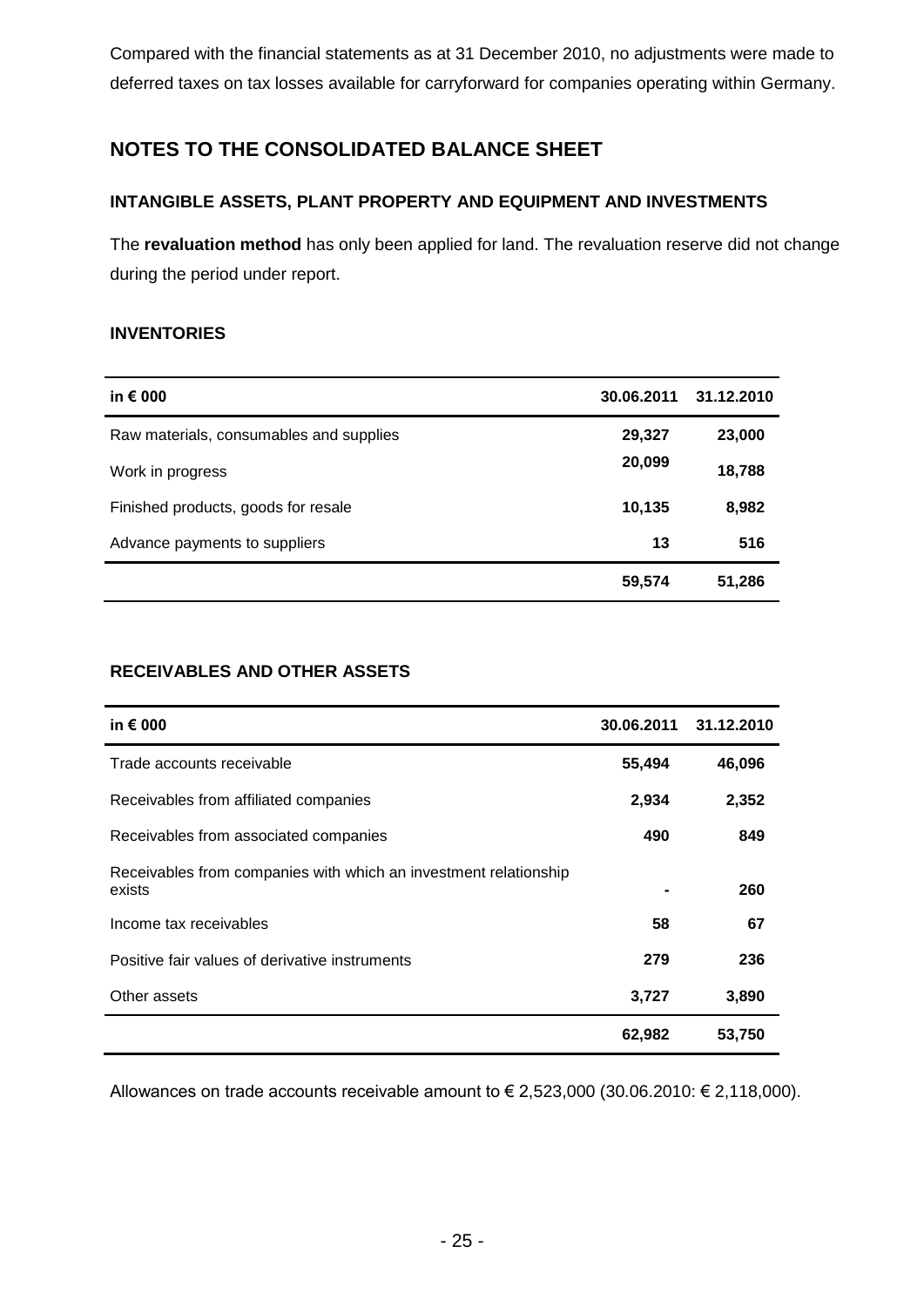### **CASH AND CASH EQUIVALENTS**

| in $\epsilon$ 000        |       | 30.06.2011 31.12.2010 |
|--------------------------|-------|-----------------------|
| Cheques and cash on hand | 81    | 3,197                 |
| Cash at bank             | 4,936 | 8,334                 |
|                          | 5,017 | 11,531                |

### **CHANGES IN GROUP EQUITY**

The conversion of convertible bonds has raised share capital as at 30 June 2011 by € 643,000 and the capital reserve by  $\epsilon$  7.220 million. These and further details relating to balance sheet items are available in the **Statement of Changes in Equity.** We refer also to the explanatory comments provided in the management report.

### **PROVISIONS**

| in € 000                       | 30.06.2011 | 31.12.2010 |
|--------------------------------|------------|------------|
| <b>Non-current provisions</b>  |            |            |
| Pension provision              | 18,599     | 18,744     |
| Personnel-related accruals     | 4,236      | 4,235      |
| Warranties                     | 396        | 391        |
| Other non-current provisions   | 4,632      | 4,626      |
|                                | 23,231     | 23,370     |
| <b>Current provisions</b>      |            |            |
| Personnel-related accruals     | 3,366      | 4,851      |
| Current tax                    | 2,362      | 1,643      |
| Warranties                     | 6,631      | 6,614      |
| Outstanding costs and material | 8,622      | 8,039      |
| Other provisions               | 1,828      | 989        |
| Other current provisions       | 22,809     | 22,136     |
| <b>Total provisions</b>        | 46,040     | 45,506     |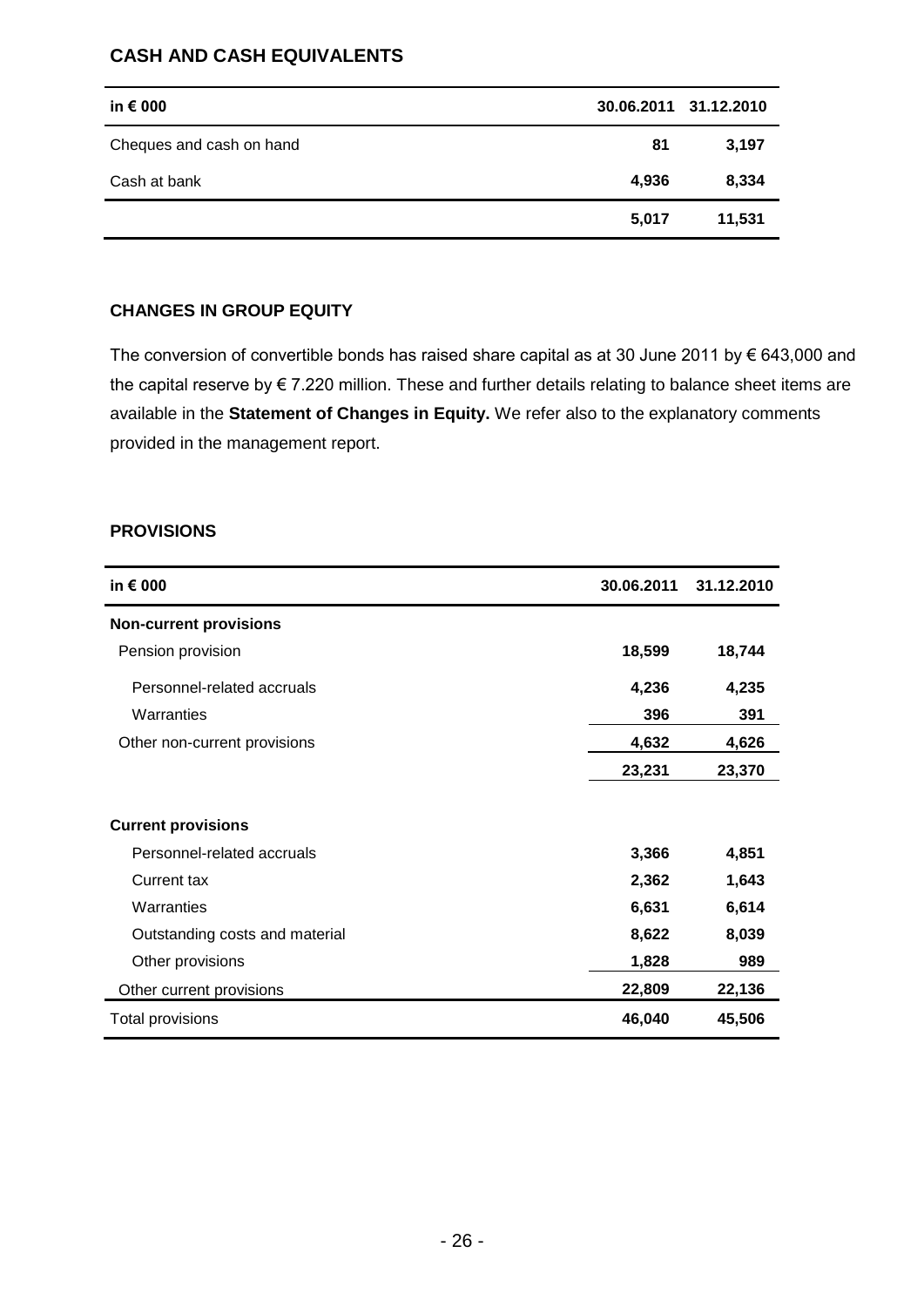### **LIABILITIES**

| in € 000                            | 30.06.2011 |        | 31.12.2010 |
|-------------------------------------|------------|--------|------------|
| <b>Non-current liabilities</b>      |            |        |            |
| Liabilities to banks                | 37,602     |        | 31,502     |
| Other financial liabilities         | 3,631      |        | 11,596     |
| <b>Financial liabilities</b>        |            | 41,233 | 43,098     |
| <b>Other liabilities</b>            |            | 19     | 19         |
|                                     |            | 41,252 | 43,117     |
| <b>Current liabilities</b>          |            |        |            |
| Current income tax liabilities      |            | 376    | 124        |
| Liabilities to banks                | 11,841     |        | 11,551     |
| Other financial liabilities         | 145        |        | 141        |
| <b>Financial liabilities</b>        |            | 11,986 | 11,692     |
| Trade accounts payable              |            | 18,101 | 18,402     |
| Advance payments received           |            | 11,918 | 12,182     |
| Payables to affiliated companies    | 233        |        | 252        |
| Liabilities to other group entities | 275        |        | 381        |
| Negative fair values of derivatives | 327        |        | 1,350      |
| Sundry other liabilities            | 13,248     |        | 9,575      |
| Other liabilities                   |            | 14,083 | 11,558     |
|                                     |            | 56,464 | 53,958     |
| <b>Total liabilities</b>            |            | 97,716 | 97,075     |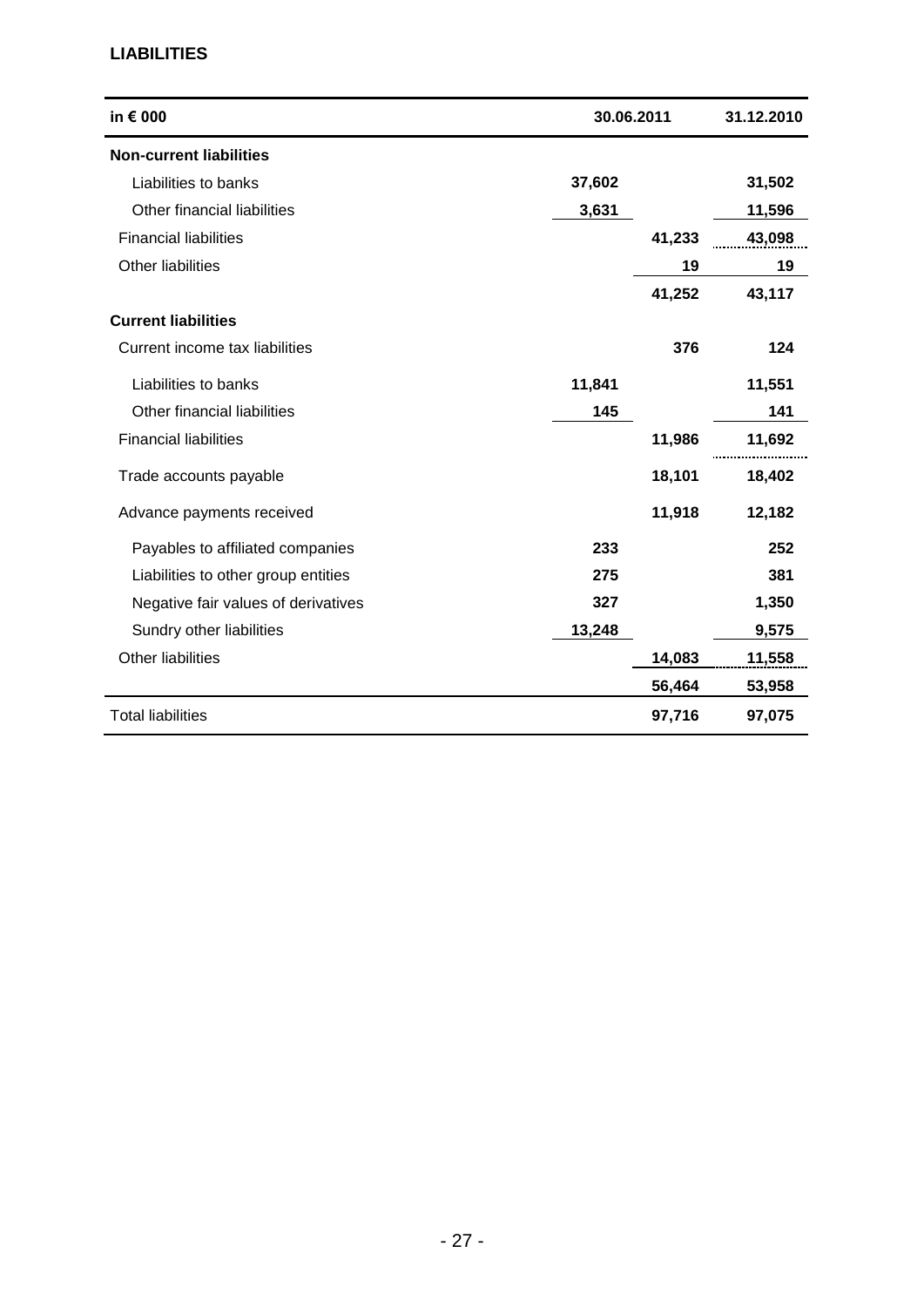### **PRODUCT-BASED SEGMENT INFORMATION**

| Disclosures in € 000                        | <b>Mobile Transportation</b><br><b>Technology</b> |          |                  | <b>Stationary Transportation</b><br><b>Technology</b> |  |
|---------------------------------------------|---------------------------------------------------|----------|------------------|-------------------------------------------------------|--|
| $1.1. - 30.06.$                             | 2011                                              | 2010     | 2011             | 2010                                                  |  |
| Order-intake (external)                     | 76,406                                            | 65,146   | 57,109           | 44,548                                                |  |
| Sales                                       | 59,766                                            | 59,306   | 47,620           | 35,902                                                |  |
| - of which external                         | 59,766                                            | 59,306   | 47,175           | 35,488                                                |  |
| - of which with other segment               | $\pmb{0}$                                         | 0        | 445              | 414                                                   |  |
| External order-book                         | 106,125                                           | 95,146   | 53,978           | 49,530                                                |  |
| <b>EBITDA</b>                               | 4,268                                             | 5,311    | 4,484            | 1,397                                                 |  |
| Result from operating activities (EBIT)     | 3,451                                             | 4,603    | 3,636            | 582                                                   |  |
| Result from at-equity accounted investments | 850                                               | 339      | 0                | 0                                                     |  |
| Other results from investments              | 679                                               | 0        | $-400$           | 0                                                     |  |
| Interest income                             | 72                                                | 15       | 95               | 7                                                     |  |
| Interest expense                            | $-357$                                            | $-411$   | $-760$           | $-591$                                                |  |
| Income taxes                                | $-112$                                            | $-217$   | 1                | $-233$                                                |  |
| Segment result / Group result 1)            | 4,583                                             | 4,329    | 2,572            | $-235$                                                |  |
| Changes in group reporting entity           | $\pmb{0}$                                         |          | 0                |                                                       |  |
| Capital expenditure on investments          | 901                                               |          | 1,163            |                                                       |  |
| Impairment losses on investments            | $\mathbf 0$                                       |          | $-400$           |                                                       |  |
| Capital expenditure <sup>2)</sup>           | 854                                               | 457      | 1,360            | 1,785                                                 |  |
| Amortisation and depreciation <sup>2)</sup> | $-817$                                            | $-708$   | $-848$           | $-815$                                                |  |
| Impairment losses                           | 0                                                 | 0        | 0                | 0                                                     |  |
| Reversal of impairment losses               | $\pmb{0}$                                         | 0        | 0                | 103                                                   |  |
| Other significant non-cash expenses         | $-2,074$                                          | $-2,015$ | $-2,284$         | $-2,829$                                              |  |
| Segment assets <sup>3)</sup>                | 60,217                                            | 61,130   | 74,738           | 64,398                                                |  |
| Investments accounted for at-equity         | 5,366                                             | 3,364    | $\boldsymbol{0}$ | 0                                                     |  |
| Capital employed <sup>4)</sup>              | 47,078                                            | 42,225   | 28,584           | 44,335                                                |  |
| Segment liabilities <sup>5)</sup>           | 31,276                                            | 36,821   | 55,037           | 49,507                                                |  |
| Employees (average as per HGB)              | 478                                               | 465      | 475              | 462                                                   |  |
| EBIT margin <sup>6)</sup>                   | 5.8%                                              | 7.8%     | 7.7%             | 1.6%                                                  |  |
| Return on capital employed <sup>7)</sup>    | 14.7%                                             | 21.8%    | 25.4 %           | 2.6 %                                                 |  |

<sup>-1)</sup> = transfers in conjunction with profit and loss transfer agreements are added back to the segment result<br><sup>-2)</sup> = in / on intangible assets and property, plant and equipment<br><sup>-3)</sup> = Balance sheet total<br><sup>-3)</sup> = Eabilit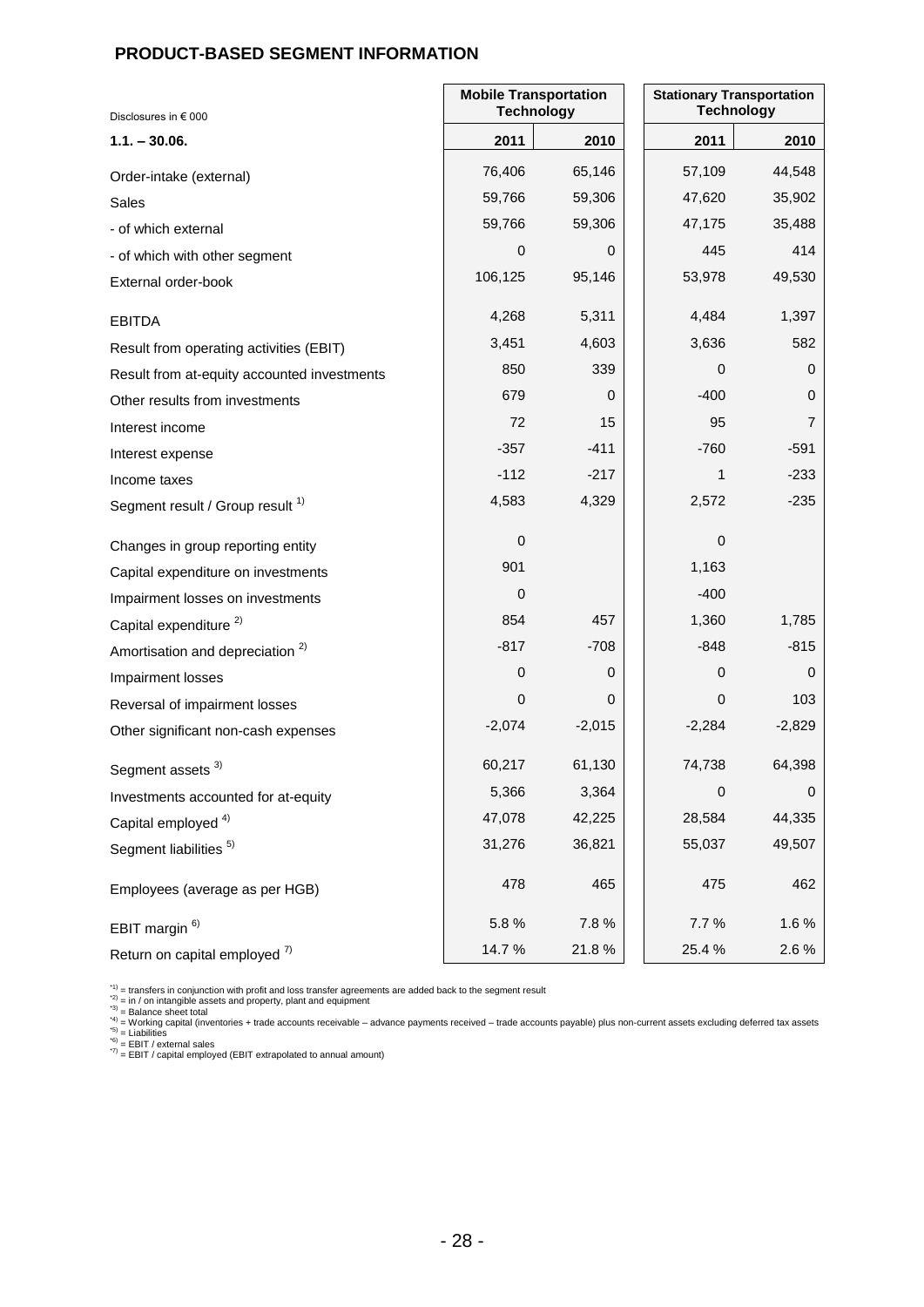|           | <b>Components</b> |  | Sub-total |          | Holding,<br><b>Reconciling items</b> |           | <b>Schaltbau Group</b> |             |
|-----------|-------------------|--|-----------|----------|--------------------------------------|-----------|------------------------|-------------|
| 2011      | 2010              |  | 2011      | 2010     | 2011                                 | 2010      | 2011                   | 2010        |
| 58,808    | 43,577            |  | 192,323   | 153,271  | 52                                   | 52        | 192,375                | 153,323     |
| 49,046    | 39,241            |  | 156,432   | 134,449  | $-634$                               | 517       |                        |             |
| 48,805    | 39,087            |  | 155,746   | 133,881  | 52                                   | 51        | 155,798                | 133,932     |
| 241       | 154               |  | 686       | 568      | $-686$                               | $-568$    |                        |             |
| 49,931    | 37,940            |  | 210,034   | 182,618  |                                      |           | 210,034                | 182,618     |
| 12,293    | 8,292             |  | 21,045    | 15,000   | $-1,904$                             | $-1,519$  | 19,141                 | 13,481      |
| 11,006    | 6,895             |  | 18,093    | 12,080   | $-2,152$                             | $-1,752$  | 15,941                 | 10,328      |
| $\pmb{0}$ | 257               |  | 850       | 596      | 0                                    | 0         | 850                    | 596         |
| 1,680     | $\mathbf 0$       |  | 1,959     | 0        | 144                                  | 0         | 2,103                  | $\mathbf 0$ |
| 20        | 18                |  | 187       | 40       | $-178$                               | -6        | 9                      | 34          |
| $-892$    | $-643$            |  | $-2,009$  | $-1,645$ | $-1,869$                             | $-1,319$  | $-3,878$               | $-2,964$    |
| $-1,225$  | $-563$            |  | $-1,336$  | $-1,013$ | $-974$                               | $-432$    | $-2,310$               | $-1,445$    |
| 10,589    | 5,964             |  | 17,744    | 10,058   | $-5,029$                             | $-3,509$  | 12,715                 | 6,549       |
| 4,601     |                   |  | 4,601     |          | 0                                    | 0         | 4,601                  | $\mathbf 0$ |
| $\pmb{0}$ |                   |  | 2,064     |          | $\pmb{0}$                            | 0         | 2,064                  | 344         |
| 0         |                   |  | $-400$    |          | $\pmb{0}$                            | 0         | $-400$                 | $\mathbf 0$ |
| 763       | 787               |  | 2,977     | 3,029    | 37                                   | 85        | 3,014                  | 3,114       |
| $-1,287$  | $-1,395$          |  | $-2,952$  | $-2,918$ | $-247$                               | $-233$    | $-3,199$               | $-3,151$    |
| $-535$    | $-499$            |  | $-535$    | $-499$   | $\pmb{0}$                            | 0         | $-535$                 | $-499$      |
| 19        | 75                |  | 19        | 178      | $\pmb{0}$                            | 67        | 19                     | 245         |
| $-5,001$  | $-1,232$          |  | $-9,359$  | $-6,076$ | $-2,613$                             | $-1,619$  | $-11,972$              | $-7,695$    |
| 86        | 71,809            |  | 221,593   | 197,337  | $-13,791$                            | $-5,881$  | 207,802                | 191,456     |
| $\pmb{0}$ | 725               |  | 5,366     | 4,089    | $\pmb{0}$                            | 0         | 5,366                  | 4,089       |
| 70,519    | 57,135            |  | 146,181   | 143,695  | 10,073                               | $-12,507$ | 156,254                | 131,188     |
| 54,096    | 46,791            |  | 140,409   | 133,119  | 17,110                               | 33,718    | 157,519                | 166,837     |
| 534       | 503               |  | 1,487     | 1,429    | 19                                   | 17        | 1,506                  | 1,446       |
| 22.6%     | 17.6%             |  |           |          |                                      |           | 10.2%                  | 7.7 %       |
| 31.2%     | 24.1%             |  |           |          |                                      |           | 20.4%                  | 15.7%       |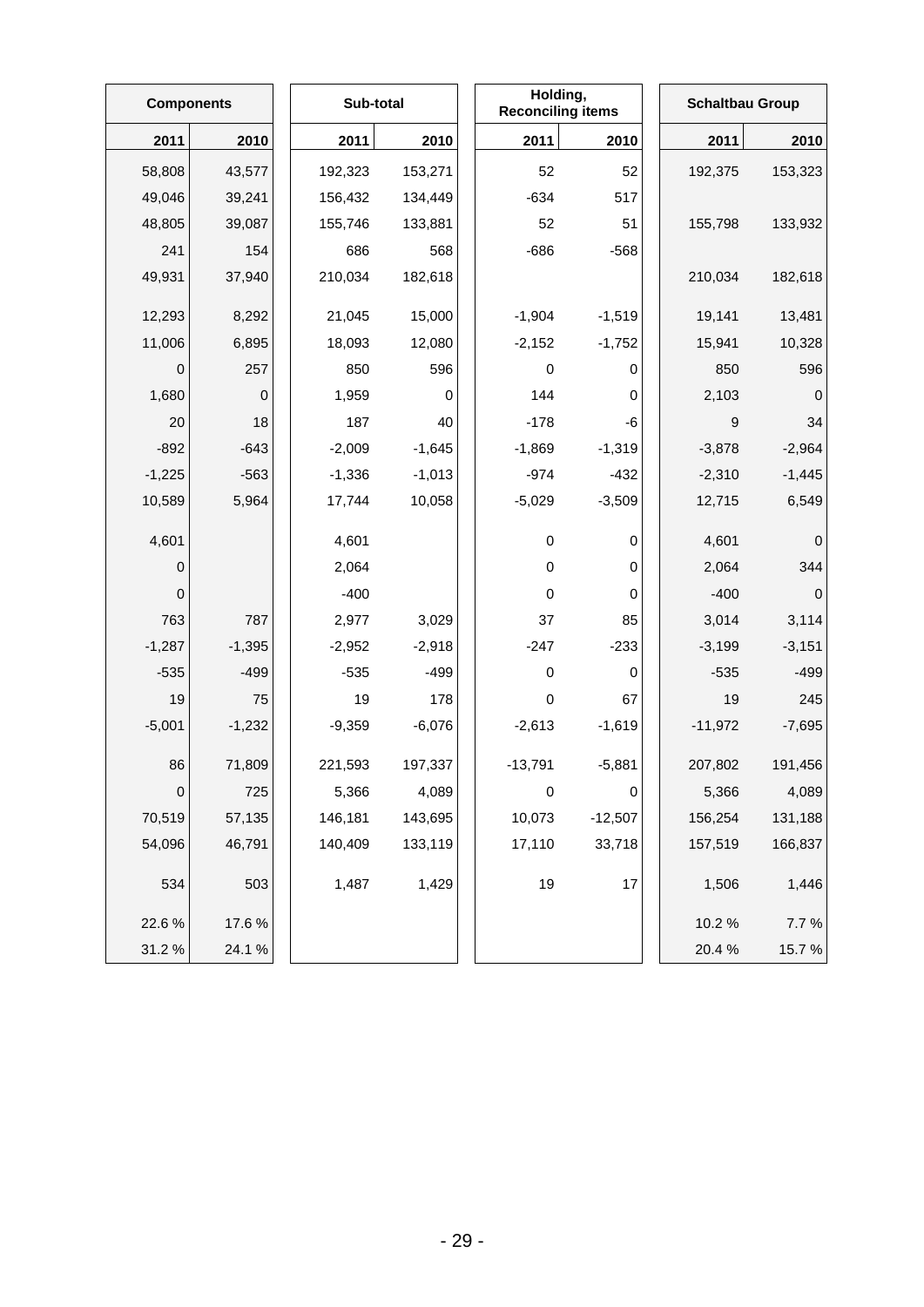| Disclosures in € 000                        | <b>Mobile Transportation</b><br><b>Technology</b> |          |  | <b>Stationary Transportation</b><br><b>Technology</b> |             |  |
|---------------------------------------------|---------------------------------------------------|----------|--|-------------------------------------------------------|-------------|--|
| $1.4. - 30.06.$                             | 2011                                              | 2010     |  | 2011                                                  | 2010        |  |
| Order-intake (external)                     | 37,644                                            | 30,701   |  | 28,309                                                | 23,330      |  |
| <b>Sales</b>                                | 30,617                                            | 30,469   |  | 26,676                                                | 21,011      |  |
| - of which external                         | 30,617                                            | 30,469   |  | 26,551                                                | 20,815      |  |
| - of which with other segment               | 0                                                 | 0        |  | 125                                                   | 196         |  |
| External order-book                         | 106,125                                           | 95,148   |  | 53,978                                                | 49,530      |  |
| <b>EBITDA</b>                               | 2,228                                             | 2,558    |  | 2,951                                                 | 2,044       |  |
| Result from operating activities (EBIT)     | 1,797                                             | 2,178    |  | 2,530                                                 | 1,629       |  |
| Result from at-equity accounted investments | 539                                               | 257      |  | 0                                                     | 0           |  |
| Other results from investments              | 95                                                | 0        |  | 0                                                     | 0           |  |
| Interest income                             | 28                                                | 8        |  | 41                                                    | 1           |  |
| Interest expense                            | $-173$                                            | $-200$   |  | $-386$                                                | $-317$      |  |
| Income taxes                                | $-54$                                             | $-187$   |  | $-40$                                                 | $-138$      |  |
| Segment result / Group result 1)            | 2,232                                             | 2,056    |  | 2,145                                                 | 1,175       |  |
| Changes in group reporting entity           | 0                                                 | 0        |  | 0                                                     | 0           |  |
| Capital expenditure on investments          | 249                                               | $\Omega$ |  | 730                                                   | 30          |  |
| Impairment losses on investments            | 0                                                 | 0        |  | 0                                                     | 0           |  |
| Capital expenditure <sup>2)</sup>           | 479                                               | 303      |  | 629                                                   | 978         |  |
| Amortisation and depreciation <sup>2)</sup> | $-431$                                            | $-380$   |  | $-421$                                                | $-415$      |  |
| Impairment losses                           | 0                                                 | 0        |  | 0                                                     | $\mathbf 0$ |  |
| Reversal of impairment losses               | 0                                                 | 0        |  | 0                                                     | 103         |  |
| Other significant non-cash expenses         | $-501$                                            | -492     |  | 0                                                     | $-1,787$    |  |
| Segment assets <sup>3)</sup>                | 60,217                                            | 61,130   |  | 74,738                                                | 64,398      |  |
| Investments accounted for at-equity         | 5,366                                             | 3,364    |  | 0                                                     | 0           |  |
| Capital employed <sup>4)</sup>              | 47,078                                            | 42,225   |  | 28,584                                                | 44,335      |  |
| Segment liabilities <sup>5)</sup>           | 31,276                                            | 36,821   |  | 55,037                                                | 49,507      |  |
| Employees (average as per HGB)              | 478                                               | 465      |  | 475                                                   | 462         |  |
| EBIT margin <sup>6)</sup>                   | 5.9%                                              | 7.1 %    |  | 9.5%                                                  | 7.8 %       |  |
| Return on capital employed <sup>7)</sup>    | 15.3%                                             | 20.6%    |  | 35.4 %                                                | 14.7%       |  |

<sup>-1)</sup> = transfers in conjunction with profit and loss transfer agreements are added back to the segment result<br><sup>-2)</sup> = in / on intangible assets and property, plant and equipment<br><sup>-3)</sup> = Balance sheet total<br><sup>-3)</sup> = Eabilit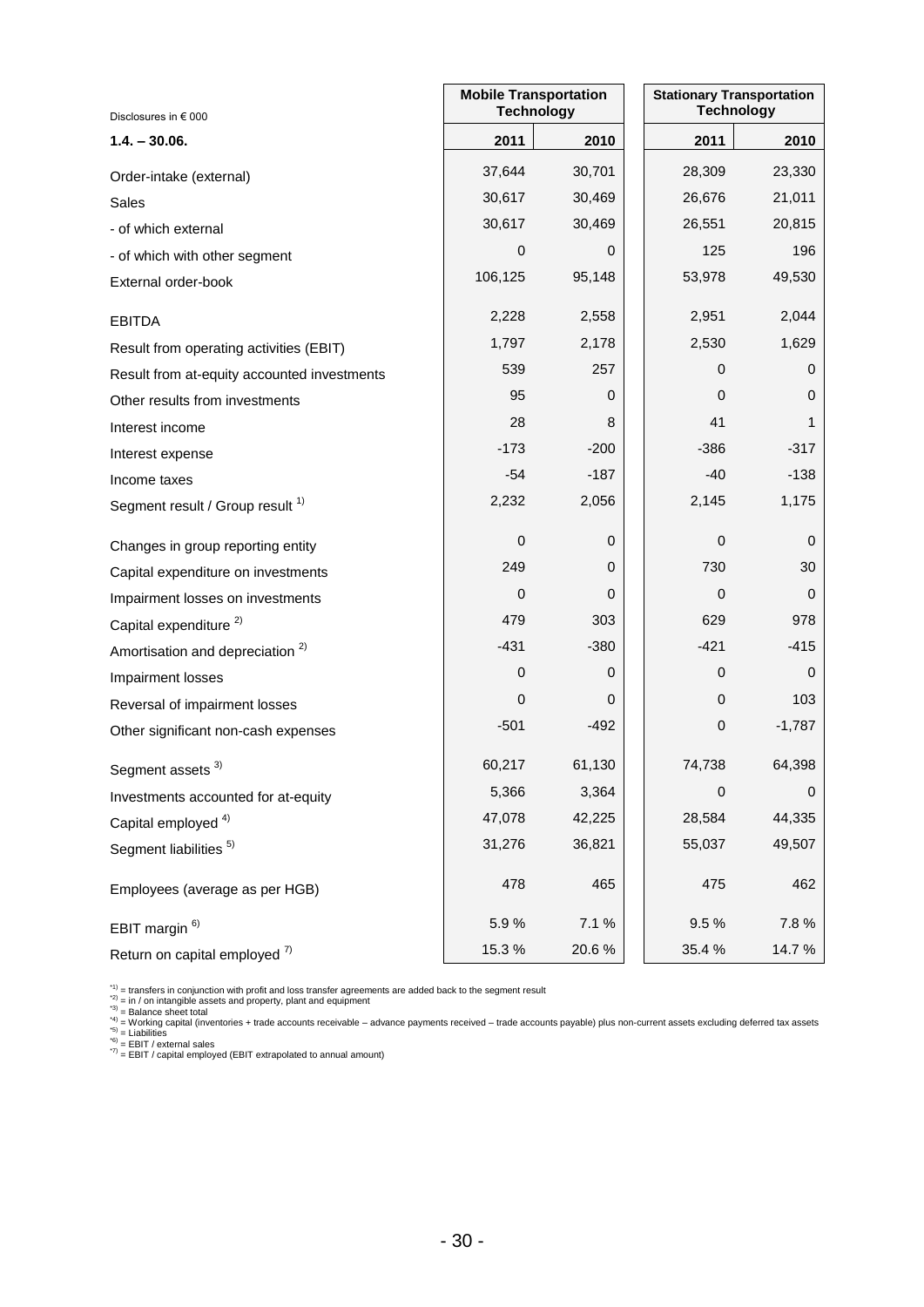|                  | <b>Components</b> |  | Sub-total   |          | Holding,<br><b>Reconciling items</b> |           | <b>Schaltbau Group</b> |             |
|------------------|-------------------|--|-------------|----------|--------------------------------------|-----------|------------------------|-------------|
| 2011             | 2010              |  | 2011        | 2010     | 2011                                 | 2010      | 2011                   | 2010        |
| 25,296           | 21,042            |  | 91,249      | 75,073   | 23                                   | 23        | 91,272                 | 75,096      |
| 24,628           | 20,600            |  | 81,921      | 72,080   | 236                                  | 249       |                        |             |
| 24,494           | 20,524            |  | 81,662      | 71,808   | 23                                   | 23        | 81,685                 | 71,831      |
| 134              | 76                |  | 259         | 272      | $-259$                               | $-272$    |                        |             |
| 49,931           | 37,940            |  | 210,034     | 182,618  |                                      |           | 210,034                | 182,618     |
| 6,238            | 3,896             |  | 11,417      | 8,498    | $-1,058$                             | $-739$    | 10,359                 | 7,759       |
| 5,588            | 3,193             |  | 9,915       | 7,000    | $-1,185$                             | $-858$    | 8,730                  | 6,142       |
| 0                | 152               |  | 539         | 409      | $\pmb{0}$                            | 0         | 539                    | 409         |
| $-240$           | $\mathbf 0$       |  | $-145$      | 0        | 144                                  | 0         | $-1$                   | $\mathbf 0$ |
| 17               | 12                |  | 86          | 21       | $-80$                                | -1        | 6                      | 20          |
| $-447$           | $-329$            |  | $-1,006$    | $-846$   | $-1,414$                             | $-754$    | $-2,420$               | $-1,600$    |
| $-512$           | $-206$            |  | $-606$      | $-531$   | $-598$                               | $-365$    | $-1,204$               | $-896$      |
| 4,406            | 2,822             |  | 8,783       | 6,053    | $-3,133$                             | $-1,978$  | 5,650                  | 4,075       |
| $\boldsymbol{0}$ | $\boldsymbol{0}$  |  | $\pmb{0}$   | 0        | $\pmb{0}$                            | 0         | 0                      | $\mathbf 0$ |
| $\boldsymbol{0}$ | 3                 |  | 979         | 33       | $-1$                                 | 0         | 978                    | 33          |
| $\mathbf 0$      | 0                 |  | $\mathbf 0$ | 0        | $\pmb{0}$                            | 0         | $\mathbf 0$            | $\mathbf 0$ |
| 404              | 527               |  | 1,512       | 1,808    | 28                                   | 10        | 1,540                  | 1,818       |
| $-650$           | $-703$            |  | $-1,502$    | $-1,498$ | $-127$                               | $-119$    | $-1,629$               | $-1,617$    |
| $-321$           | $-392$            |  | $-321$      | $-392$   | $\pmb{0}$                            | 0         | $-321$                 | $-392$      |
| 12               | 75                |  | 12          | 178      | $\pmb{0}$                            | 67        | 12                     | 245         |
| $-657$           | $-233$            |  | $-1,158$    | $-2,512$ | $-1,270$                             | $-864$    | $-2,428$               | $-3,376$    |
| 86,638           | 71,809            |  | 221,593     | 197,337  | $-13,791$                            | $-5,881$  | 207,802                | 191,456     |
| $\boldsymbol{0}$ | 725               |  | 5,366       | 4,089    | $\pmb{0}$                            | 0         | 5,366                  | 4,089       |
| 70,519           | 57,135            |  | 146,181     | 143,695  | 10,073                               | $-12,507$ | 156,254                | 131,188     |
| 54,096           | 46,791            |  | 140,409     | 133,119  | 17,110                               | 33,718    | 157,519                | 166,837     |
| 534              | 503               |  | 1,487       | 1,429    | 19                                   | 17        | 1,506                  | 1,446       |
| 22.8%            | 15.6%             |  |             |          |                                      |           | 10.7%                  | 8.6%        |
| 31.7%            | 22.4 %            |  |             |          |                                      |           | 22.3%                  | 18.7%       |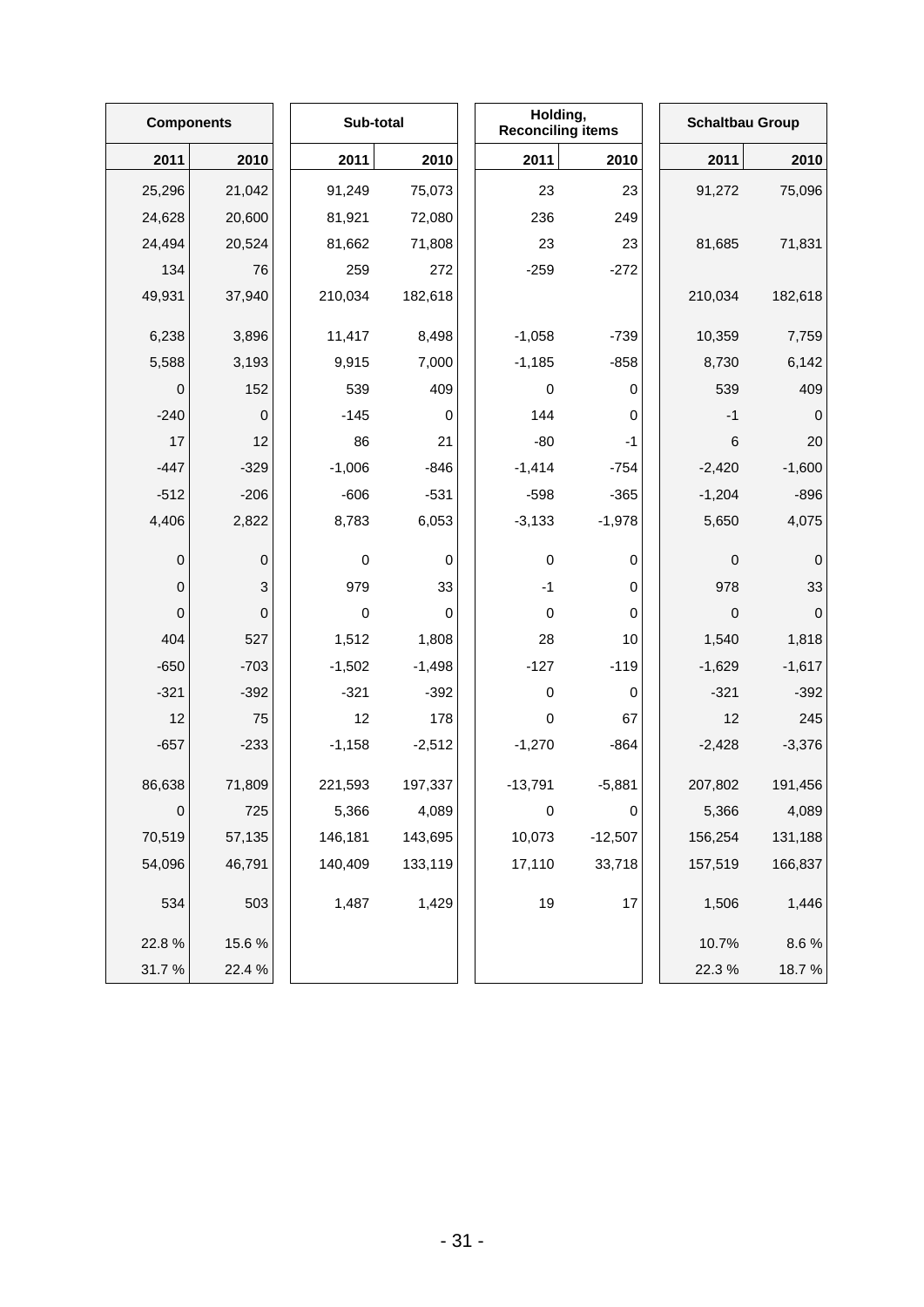### **OTHER DISCLOSURES**

#### **Contingent liabilities and other financial commitments**

| in € 000                           | 30.06.2011 31.12.2010 |       |
|------------------------------------|-----------------------|-------|
| <b>Other financial obligations</b> |                       |       |
| Rental and lease expenses          | 9.320                 | 9,502 |
| Other commitments                  | 1.214                 | 1.280 |

#### There are no **contingent liabilities**.

The rental and leasing expenses shown under **other financial obligations** have been calculated on the basis of the earliest possible cancellation dates.

Other financial obligations are all of a nature and amount customary for the business.

#### **Related party relationships**

Transactions between fully consolidated companies on the one hand and associated and nonconsolidated companies on the other are disclosed below from the perspective of the fully consolidated companies:

|                            |                                  | <b>Volume of services</b> | <b>Volume of services</b> |                |  |  |
|----------------------------|----------------------------------|---------------------------|---------------------------|----------------|--|--|
|                            |                                  | performed                 | received                  |                |  |  |
|                            | 1.1.-30.6.2011<br>1.1.-30.6.2010 |                           | 1.1.-30.6.2011            | 1.1.-30.6.2010 |  |  |
|                            | € 000                            | € 000                     | € 000                     | € 000          |  |  |
| Associated companies       |                                  |                           |                           |                |  |  |
| goods and services         | 1,589                            | 1,128                     | 2,424                     | 491            |  |  |
| other relationships        | $\blacksquare$                   |                           |                           | 56             |  |  |
| Non-consolidated companies |                                  |                           |                           |                |  |  |
| goods and services         | 2,447                            | 2,812                     | 807                       | 2,243          |  |  |
| other relationships        |                                  | 24                        | 69                        | 28             |  |  |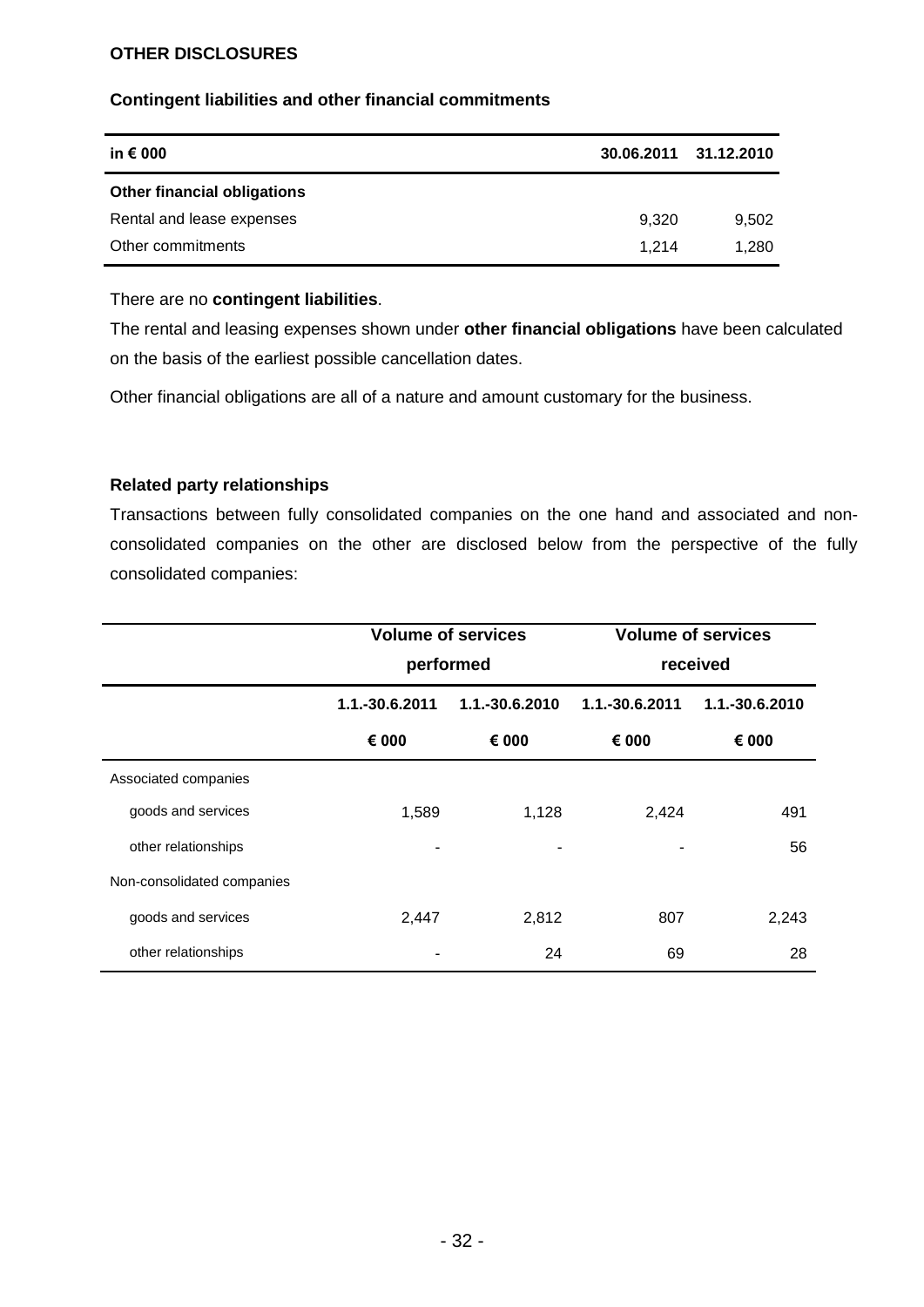The following receivables and payables existed at the balance sheet date from the perspective of the fully consolidated companies (mostly relating to the supply of goods).

|                            | <b>Receivables</b> |            | <b>Payables</b> |            |  |  |
|----------------------------|--------------------|------------|-----------------|------------|--|--|
|                            | 30.06.2011         | 31.12.2010 | 30.06.2011      | 31.12.2010 |  |  |
|                            | € 000              | € 000      | € 000           | € 000      |  |  |
| Associated companies       | 490                | 849        | 275             | 381        |  |  |
| Non-consolidated companies | 2,934              | 2,612      | 234             | 252        |  |  |

Munich, 27 July 2011

Schaltbau Holding AG The Executive Board

 $\sqrt{27}$ Τ.

Dr. Jürgen Cammann Hans Gisbert Ulmke

HG. Whike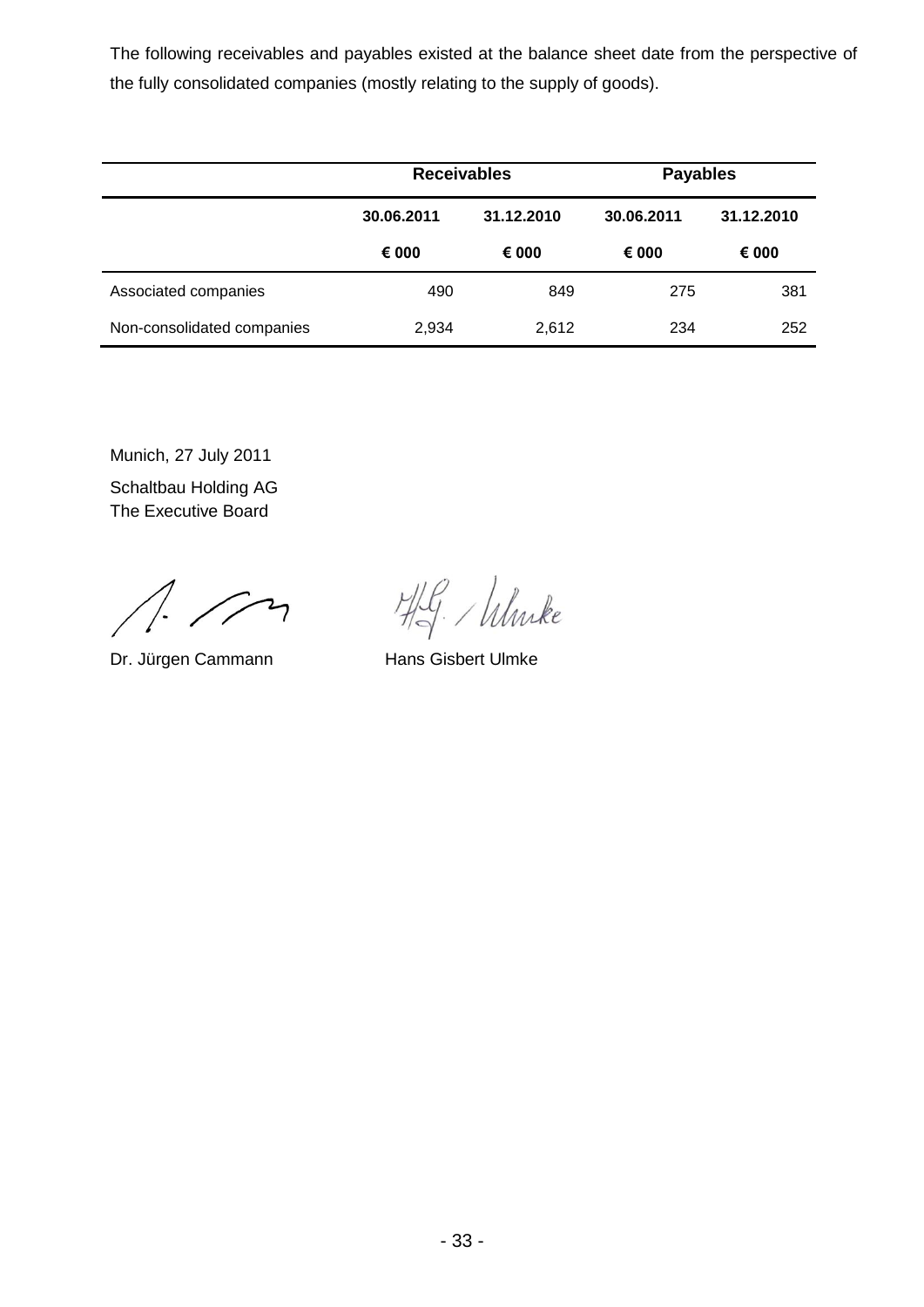# **Disclaimer**

Some of the assertions made in this report may be similar in character to forecasts or may be interpreted as such. The assertions are made to the best of the knowledge and belief of management and apply, in accordance with the nature of such asserts, on the condition that there are no massive contraction of the markets relevant for the Schaltbau Group and in the specific market position of the individual group entities and that the forecasting assumptions turn out to be appropriate, both in terms of scale and timing. The Company does not assume any responsibility for updating forward-looking assertions.

# **Responsibility statement**

"To the best of our knowledge, and in accordance with the applicable reporting principles for interim financial reporting, the interim consolidated financial statements give a true and fair view of the assets, liabilities, financial position and profi.t or loss of the group, and the interim management report of the group includes a fair review of the development and performance of the business and the position of the group, together with a description of the principal opportunities and risks associated with the expected development of the group for the remaining months of the financial year."

Munich, 27 July 2011 Schaltbau Holding AG The Executive Board

Dr. Jürgen Cammann Hans Gisbert Ulmke

HG. Winke

# **Comment on unaudited status**

The Interim Consolidated Financial Statements and Interim Group Management Report as at 30 June 2011 have neither been audited in accordance with § 317 HGB nor subject to a limited review by the group auditor.